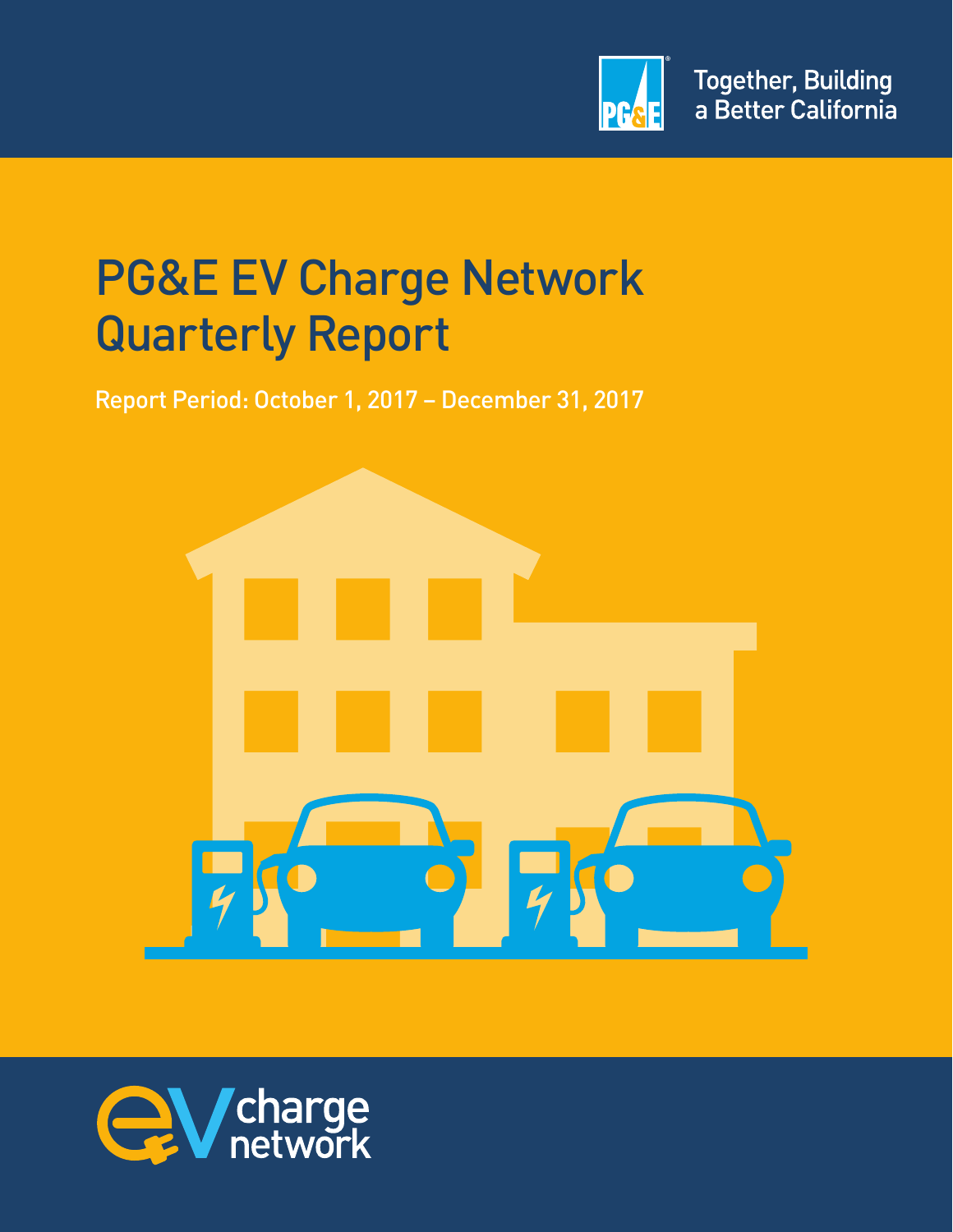# Table of Contents

|                                                                                                                                                          |                                                                                                                                                                                                   | <b>PAGE</b> |
|----------------------------------------------------------------------------------------------------------------------------------------------------------|---------------------------------------------------------------------------------------------------------------------------------------------------------------------------------------------------|-------------|
| <b>1. Executive Summary</b><br>1.2 Summary for Quarter                                                                                                   | 1.1 Charge Network Program Overview                                                                                                                                                               | 1           |
| 2.2 Website & Online Application<br>2.3 Marketing and Sales<br>2.4 Partnerships                                                                          | <b>2. Customer Outreach and Education</b><br>2.1 EV Charge Network Interest List<br>2.5 Disadvantaged Communities Outreach Events                                                                 | 5           |
| 3.1 Procurement Process<br>3.4 Procurement Next Steps                                                                                                    | 3. Electric Vehicle Supply Equipment Procurement<br>3.2 RFQ - EV Charge Owner Options<br>3.3 RFP - EV Charge Sponsor Options<br>3.5 Revision of the Base Cost Method                              | 7           |
|                                                                                                                                                          | 4. Electric Vehicle Charging Utilization and Load Management<br>4.1 Overview of Utilization and Load Management<br>4.2 Development of Load Management Plan<br>4.3 Utilization Data from Suppliers | 10          |
| <b>5.2 Site Selection Challenges</b><br>5.3 Construction Schedule                                                                                        | <b>5. Site Host Selection and Construction</b><br>5.1 Summary of Applications Received and Site Development Progress<br>5.4 Selection of Construction Providers                                   | 12          |
| <b>6. Operations</b><br>6.2 Status Update<br>6.4 Costs<br>6.5 Installation Process Time<br>6.6 Charging station request<br><b>6.7 Supplier Diversity</b> | 6.1 Charge Network Program Operations<br>6.3 Operational Metrics for Quarter                                                                                                                      | 15          |
|                                                                                                                                                          | 7. Program Advisory Council Feedback                                                                                                                                                              | 17          |
| <b>8. Conclusion</b>                                                                                                                                     |                                                                                                                                                                                                   | 18          |
| 9. Appendix                                                                                                                                              | 9.1 Summary of Program Advisory Council Comments and PG&E Response<br>9.2 Direct Program Advisory Comments<br>9.3 Description of Program Operational Metrics                                      | 19          |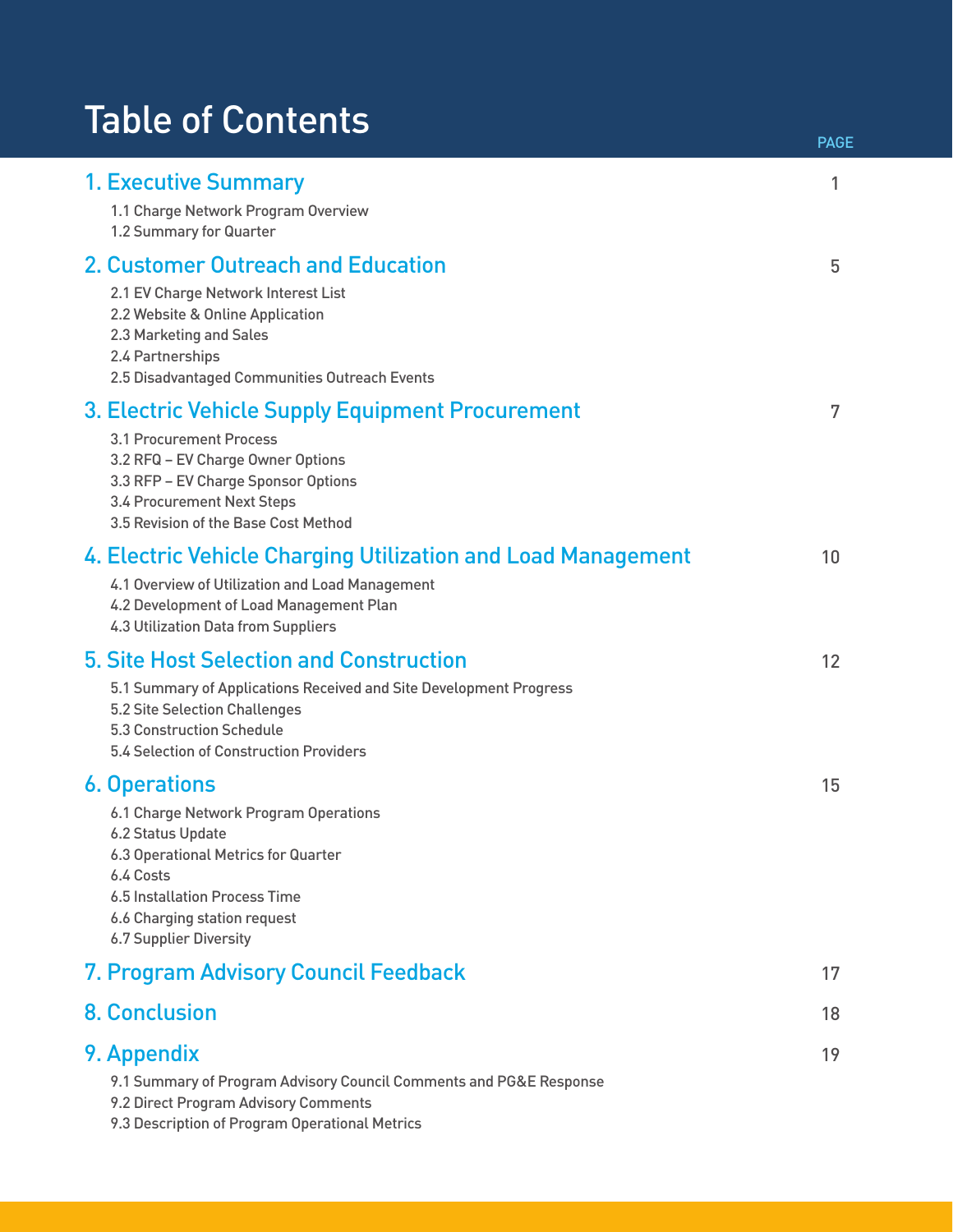<span id="page-2-0"></span>

# 1. Executive Summary

#### 1.1 Charge Network Program Overview

PG&E's EV Charge Network program was approved on December 15, 2016 through a unanimous vote of the California Public Utilities Commission (Commission)<sup>1</sup>. The purpose of the program is to increase access to charging for electric vehicles within PG&E's service territory. The program intends to install 7,500 charging ports over a three-year period focusing on two key market segments, workplaces and multi-unit dwellings. The program includes deployment targets of 15% in Disadvantaged Communities (DACs), as well as in 20- 50% in Multi-Unit Dwellings (MUDs).<sup>2</sup> These targets aid in facilitating market entry for previously underserved communities and market segments. For participating site hosts, the program is organized into two main ownership options: "EV Charge Owner" and "EV Charge Sponsor."

**EV Charge Owner:** The majority of the electric vehicle service equipment (EVSE) (a minimum of 65%) will be owned by site hosts who are PG&E non-residential customers that have EV charging stations installed on their property. All site hosts may choose to participate under this program option. For these installations, PG&E will install and maintain the EV service connection (make ready infrastructure) to support their use. The site host will be responsible for buying and installing the EV charging station. At these locations, rebates will be offered to site hosts for the EV charging station. The rebates will be paid after the charging stations are installed and operational.

**EV Charge Sponsor:** At the discretion of the individual site host, PG&E may be requested to install, own, and maintain up to 35% (2,625) of the EV charging stations deployed. These EV charging stations will be installed in a turnkey operation to maximize site host convenience. EV Charge Sponsor site hosts must be multi-unit dwellings (MUDs) or workplaces located in disadvantaged communities (DACs).

#### 1.2 Summary for Quarter

The following section provides a brief summary of the milestones and actions performed throughout the quarter. This includes program outreach, program participant interest, a summary of the Program Advisory Council (PAC) meeting, a description of all relevant Advice Letters filed, updated program budget status, and key barriers to implementation. This section also summarizes high-level metrics from the soft launch of program sales and marketing, and will report on additional high-level metrics as construction unfolds.

Total applications received: 52 Total viable<sup>3</sup> applications: 10 Total sites in construction: 1 Total activated charging ports: 0

#### Program Outreach

In Q4 2017, PG&E conducted customer research, developed marketing materials, and began customer outreach. The program website and online application were launched, and program marketing began with an email to the list of customers gathered since January 2017 through an online interest form. Marketing materials were developed, informed by a second round of customer research in the form of focus groups. A customer acquisition strategy was articulated, relying on a blend of marketing, sales and partnerships. PG&E's in-house sales team was trained on program details and began conducting outreach to customers gathered via the online interest form. PG&E also continued its partnership outreach with a forum bringing together approved program vendors, following a similar forum held in Q3 with Community Choice Aggregators. These external partners will be vital resources in the success of the program, as they hold strong relationships with potential customers and present an opportunity to expand PG&E's outreach efforts. More details on customer interest, outreach, and education efforts are available in Section 2 of this report.

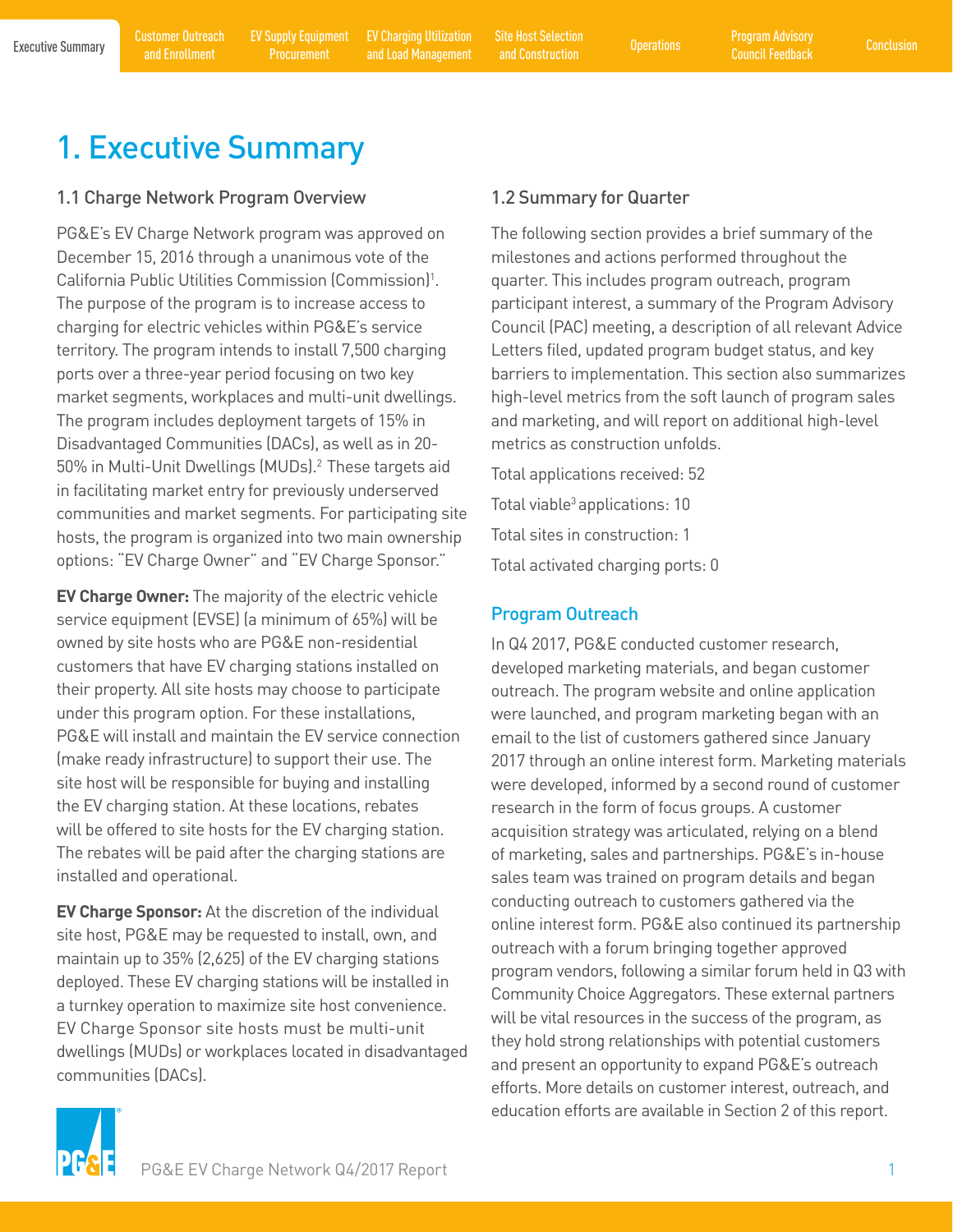and Enrollment

[EV Supply Equipment](#page-8-0)  Procurement

Executive Summary Customer Outreach EV Supply Equipment EV Charging Utilization Site Host Selection (Derations Program Advisory [Conclusion](#page-19-0) Conclusion<br>Executive Summary and Encellment Programment and Lead Management and Con [EV Charging Utilization](#page-11-0)  EV Charging Utilization Site Host Selection<br>
and Load Management and Construction Construction

and Construction

#### **Procurement**

PG&E concluded its second quarterly Request for Qualification (RFQ) process in Q3 and opened its third RFQ for the EV Charge Owner option on December 15, 2017. This qualification process is employed to establish a list of approved vendors eligible to sell EVSE hardware and software to program participants selecting the EV Charge Owner option.

In Q4, PG&E continued its work on the Request for Proposal (RFP) that was released on September 8, 2017, for vendors interested in becoming eligible to provide EVSE hardware and software to program participants selecting the EV Charge Sponsor option. PG&E conducted interviews, equipment testing, and ongoing negotiations as part of the RFP evaluation process. PG&E estimates that notification of selected vendor(s) will first occur in January 2018. More details on PG&E's procurement process are available in Section 3 of this report.

#### Advice Letters

On October 27, 2017, PG&E submitted a supplement to AL 5131-E (AL 5131-E-A) which included two amendments. AL 5131-E-A ensures that rebates will not exceed charger costs by capping the rebate at cost of the EVSE configuration. Additionally, AL 5131-E-A establishes an annual evaluation of the base cost, requiring an adjustment of the base cost if prices of qualified charger models result in a material change of at least 15 percent of the base cost.

On December 20, 2017, the Commission released their decision approving of PG&E's proposed base cost methodology and setting PG&E's base cost at \$2,300. More details on PG&E's Advice 5131-E-A and the Commission's approval are available in Section 3 of this report.

#### Program Participation Interest

In January of 2017, PG&E launched an interest form located on the program website which allowed customers to indicate their interest in participating in the program. This interest form was removed from the website on October 9, 2017 and had collected a total of 477 interested sites.



FIGURE 1.1: NUMBER OF INTEREST ENROLLMENTS BY MONTH

Note: Customers were only able to express interest through October 9, 2017.

In late October 2017, PG&E launched an updated EV Charge Network program website and online application, allowing customer to apply to the program and beginning the application review process. As of December 31, 2017, PG&E had received 52 applications<sup>4</sup>. At the close of Q4, 32 of these sites were under eligibility review, 10 sites had been deemed viable and moved into final design and preconstruction phases, and 10 applications were waitlisted or cancelled. More details on the current status of applications and in-progress sites can be found in Section end the state of this report.<br>
See the state of the state of these sites we<br>
been deemed vi<br>
construction phases are application report.<br>
The application report.<br>
See these sites we<br>
been deemed vi<br>
construction phases are

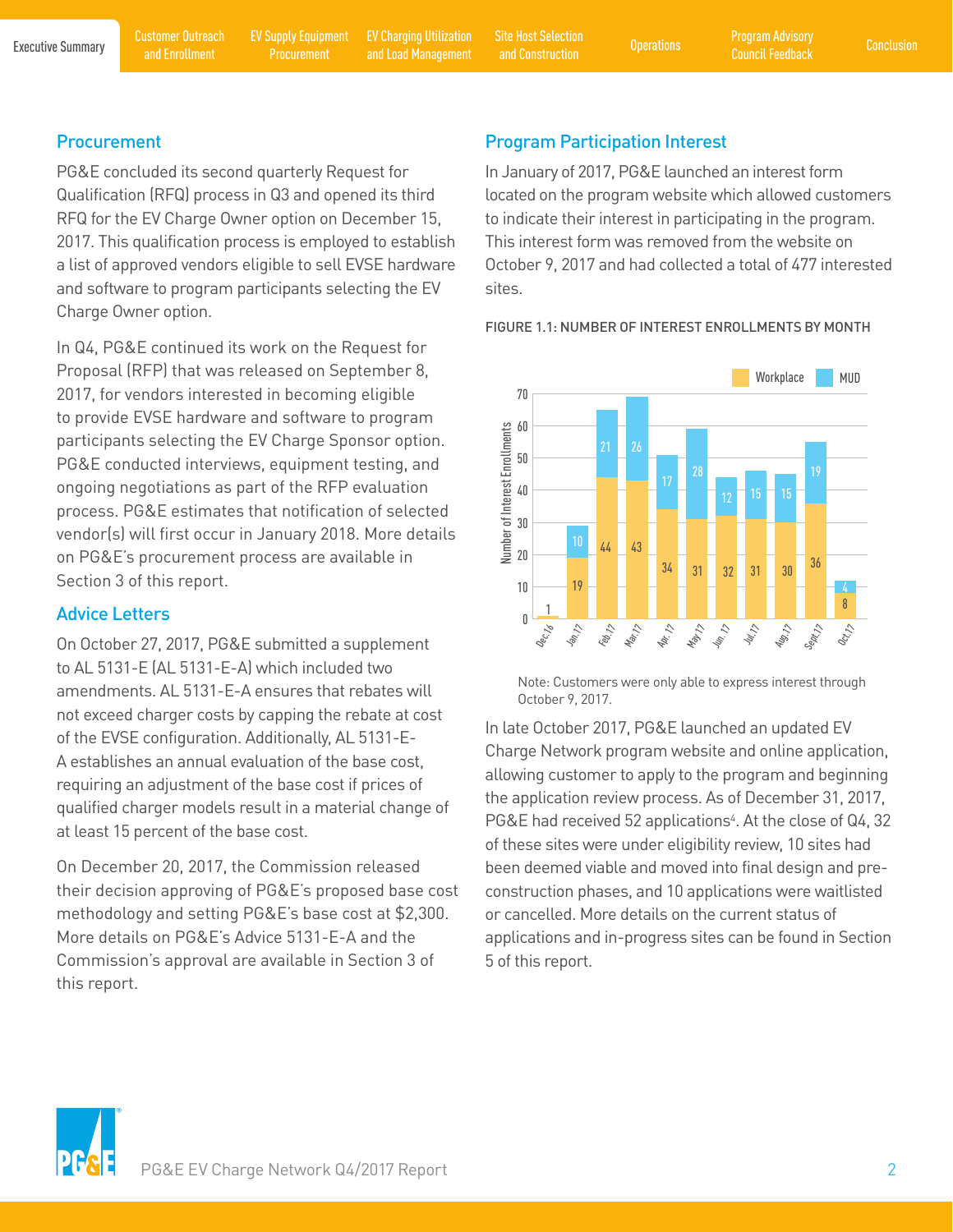and Construction

#### Program Advisory Council (PAC)

On December 11, 2017, PG&E held its fourth PAC meeting. Approximately 27 organizations, representing stakeholders from industry, government, and NGOs, attended in-person and online. This meeting provided revised updates on PG&E's marketing, education and outreach, site selection and construction, and EVSE procurement. Additionally, PG&E gave an update on EV charger data collection and load management plan development, including potential strategies for implementing successful load management. More details on the 2017 Q4 PAC meeting can be found in Section 7 and the Appendix of this report.

#### Budget

In Q4, PG&E spent \$3,019,731 for a total YTD program spend of \$6,770,648 out of the \$130 million authorized budget. A more complete breakdown of the budget is provided below (in \$ thousands):

| <b>Information Technology Projects</b> | \$2,111 |
|----------------------------------------|---------|
| Marketing, Education and Outreach      | \$373   |
| Procurement                            | \$137   |
| <b>Administration and Program</b>      | \$2,969 |
| Implementation                         |         |
| <b>Engineering and Construction</b>    | \$777   |
| TOTAL                                  | \$6,771 |

#### Overview of Challenges Encountered in Q4 2017

In Q4 2017, PG&E began receiving applications for the EV Charge Network program. One challenge PG&E has encountered is the inability of applicants to co-locate 10 chargers onsite. PG&E has made significant effort to communicate the 10 parking space minimum requirement to customers through the new website, and on the pre-application eligibility check page. However, PG&E has still received applications from sites interested in participating, but unable to commit 10 contiguous parking spaces to EV chargers. This is one reason why sites are considered ineligible for program participation







PG&E recognizes the limitation that the 10 space minimum requirement creates for smaller sites unable to install chargers at 10 neighboring parking spaces. However, PG&E has implemented this requirement to make the program cost effective in installing infrastructure to serve one new location of at least 10 charging ports, rather than bringing service to two charging locations with fewer than 10 charging ports each. This requirement will also allow PG&E to maximize the number of charging ports installed through the program and lower per port installation costs.

PG&E sees this challenge as an opportunity to inform the design of future pilot programs to serve smaller sites, since there is a large market for properties interested in providing employees or tenants with EV charging, but lacking the available space required to participate in the EV Charge Network Program. To mitigate this challenge in the near term, PG&E is developing a resource to educate these smaller sites about alternative funding opportunities offered through state or local organizations to help install EV chargers at their site. PG&E plans to incorporate this resource on the EV Charge Network website in early 2018.

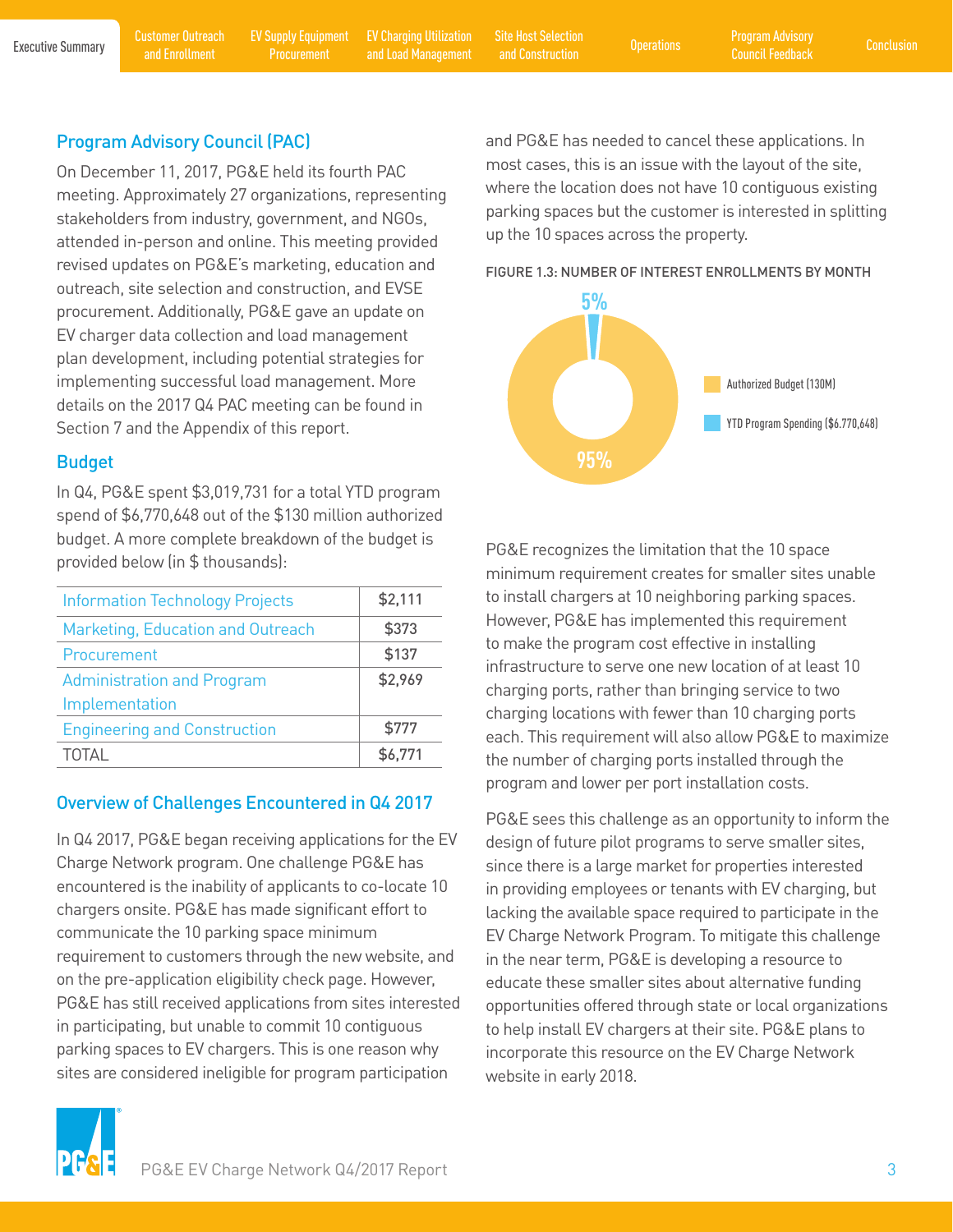EV Charging Utilization Site Host Selection<br>
and Load Management and Construction Construction and Construction

As the EV Charge Network program looks towards beginning construction rollout in Q1 2018, PG&E has taken proactive action to reduce risks and delays once construction begins. Construction permitting was identified to be a potential challenge in moving sites smoothly and efficiently through construction, a process that is often cause for construction delay. To avoid long lead times associated with obtaining the proper permits for site construction, PG&E has begun working with cities to obtain the required permitting and construction approvals needed to streamline the permitting process for EV Charge Network installations. PG&E anticipates this pre-emptive measure will save time in the future and improve customer experience by enabling timely construction.

- 1. The Commission approved the EV Charge Network in D 16-12-065.
- 2. Disadvantaged Communities are defined as the top 25% most impacted census tracts within PG&E's service territory per the CalEnviroScreen3.0, or the latest version.
- 3. An application is deemed "viable" once it enters the final design phase.
- 4. Six of these applications were from sites reviewed during the trial site period and did not submit applications through the online portal.

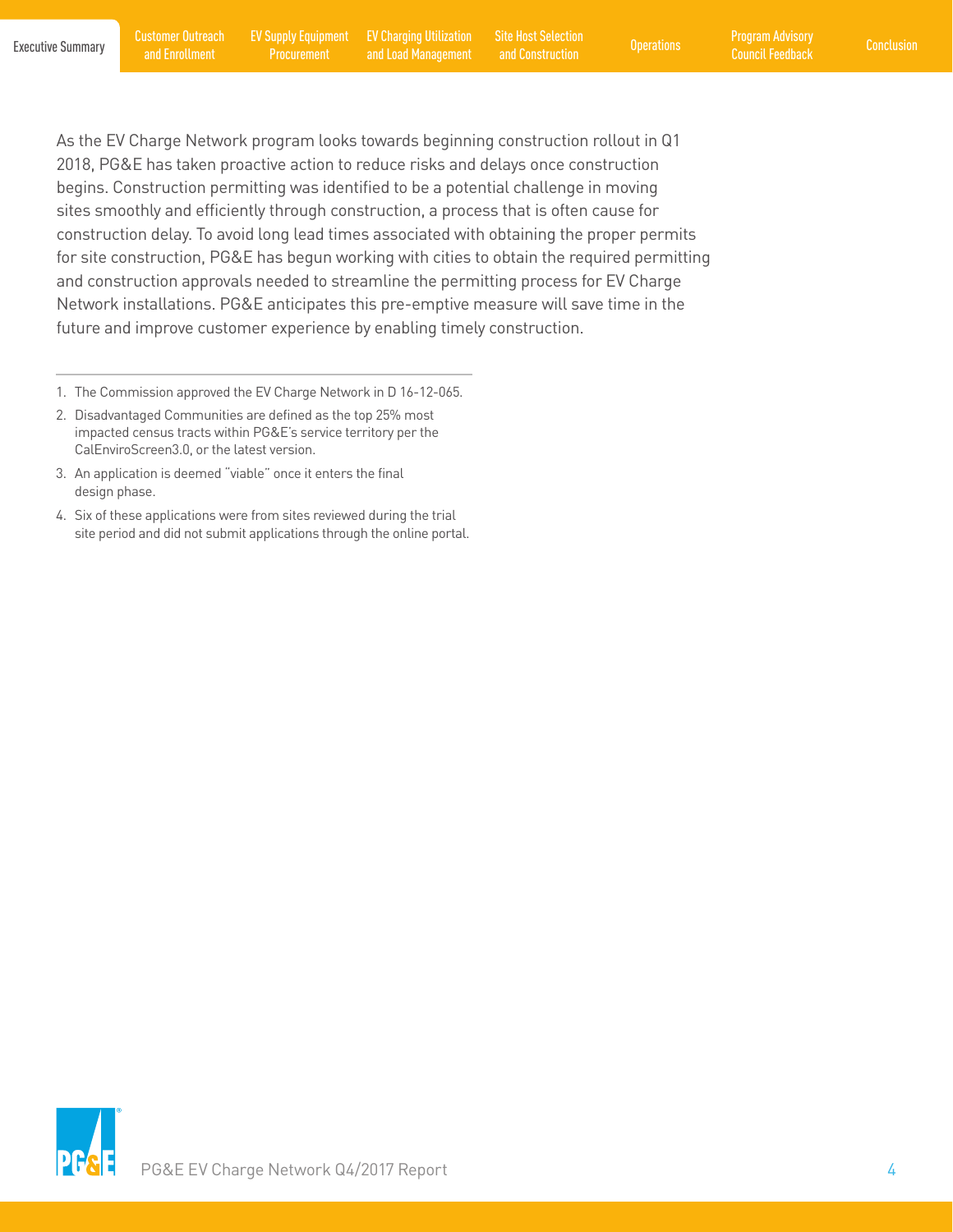<span id="page-6-0"></span>[Executive Summary](#page-2-0) Part Customer Outreach EV Supply Equipment EV Charging Utilization Site Host Selection (Progrations Program Advisory [Conclusion](#page-19-0) Executive Summary and Enrollment Procurement and Load Management and Constru [EV Charging Utilization](#page-11-0)  EV Charging Utilization Site Host Selection<br>
and Load Management and Construction Construction

and Construction

# 2. Customer Outreach and Education

#### 2.1 EV Charge Network Interest List

In Q1 2017, PG&E launched its EV Charge Network webpage and interest form, which gathered higher than anticipated interest from potential site hosts. The interest list was removed from the website on October 9, 2017 in preparation to launch an e-mail campaign targeted at these customers and for the launch of the updated EV Charge Network website. Of the submissions received, customers indicated they heard about the program through:

TABLE 2.1: SITE HOST SOURCE OF PROGRAM KNOWLEDGE

| <b>External Group</b>   | 17% |
|-------------------------|-----|
| <b>PG&amp;E General</b> | 15% |
| <b>PG&amp;E Rep</b>     | 10% |
| <b>PG&amp;E Website</b> | 18% |
| <b>Other</b>            | 4በ% |

From launch of the interest form in January 2017, through October 9, 2017, 477 organizations indicated their interest in participating in the EV Charge Network program. Of this group, 87 (19%) sites were located in disadvantaged community eligible census tracts. Additionally, 310 (65%) of total sites were workplaces while 167 (35%) were multiunit dwellings. The sites span PG&E's service territory geographically, but the majority are located in PG&E's Central Coast region which spans South San Francisco to San Luis Obispo, including the South Bay Area. A summary of site host interest is included in the figures and tables below.

#### TABLE 2.2: SITE HOST INTEREST COMPOSITION

| Total | <b>MUD</b> | Workplace | <b>DAC</b> | Non-DAC |
|-------|------------|-----------|------------|---------|
| 447   | 167        | 310       | 87         | 383     |





FIGURE 2.2: SITE HOST INTEREST FROM MUD AND WORKPLACE



#### 2.2 Website & Online Application

The website includes separate sections for program participants and vendors. Within the vendor section, users will learn about the basics of the program and find out how to express interest and apply to be an approved vendor through the quarterly RFQ process.

The program participant section is designed for a selfservice application strategy. This is the program's main source of information for interested customers to walk through the details of the program, as well as provide resources to get in touch with the program team for further questions. Customers are able to educate themselves about the various aspects of the program and learn how their site can benefit from program incentives. The website update was designed to help potential program participants assess their eligibility, see responses to frequently asked questions, understand potential program participation costs, review resources (such as

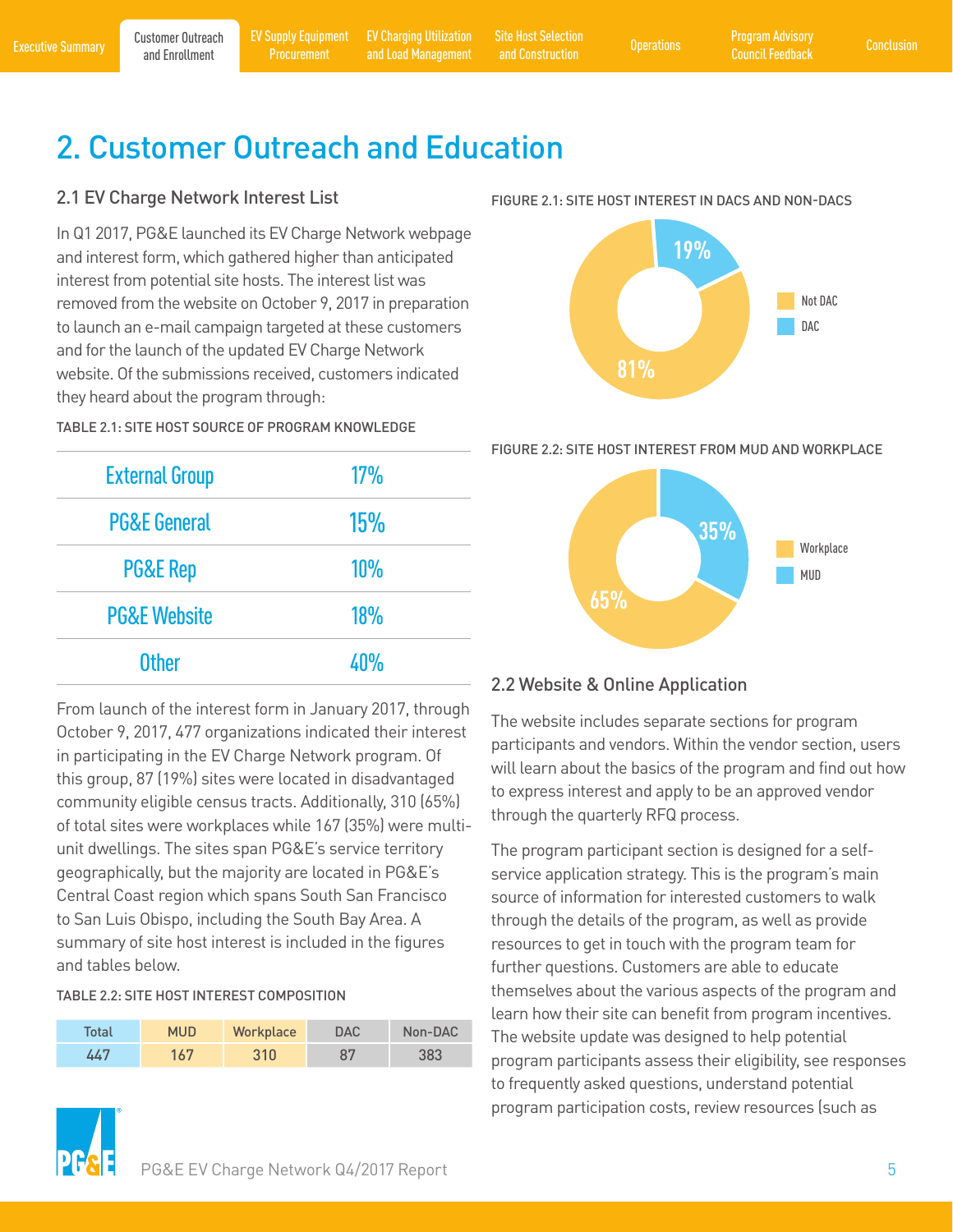and Construction

<span id="page-7-0"></span>the program terms and conditions and sample easement), and discover information about the approved program vendors. The program participant section also includes links to the online application, including a pre-application page with a list of eligibility criteria and information required to complete the application.

Throughout the life of the program, the website will continue to be enhanced with tools, resources and information that may be useful to customers. For example, in 2018 PG&E plans to provide a tool for customers to input their address and property type and assess their ownership options, as well as a cost calculator to estimate upfront and ongoing costs associated with various program participation options. An additional tool will help customers evaluate charger features and find vendors that offer the features best suited to their site's needs. PG&E also plans to include information on additional federal, state, and local incentive programs for customers to explore and either further drive down costs of participation, or for customers who are found ineligible for participation in PG&E's EV Charge Network program.

#### 2.3 Marketing and Sales

A soft launch of program marketing was deployed in early November 2017 with an email distributed to the interest list described above. The email was well-received, with a 59% unique open rate and a 37% unique click rate—far above PG&E's average open and click rates of 25% and 2%, respectively. An additional indicator—a gross click rate of 473%—demonstrated that recipients who did open the email either opened it multiple times, or forwarded it to others who then opened it. This indicates high interest in the program. Follow-up was conducted by Business Energy Solutions, PG&E's in-house energy solutions sales team.

In October and November 2017, a second round of customer research was conducted to assess samples of marketing creative. This followed a first round of customer research, conducted in May 2017, to distill key customer benefits and value propositions. Program marketing materials will employ the most effective headlines,

taglines, customer messaging and calls to action, as identified by this second round of research. Ongoing A/B testing of marketing materials will help further refine the messaging and its efficacy in reaching target audiences.

Overall, PG&E's customer acquisition strategy for the program relies on a blend of targeted and broad-based marketing, sales and partnerships. Targeted marketing including email, direct mail, digital and social media—will be deployed in early 2018 to reach decision-makers such as property managers and property owners. Broad-based marketing—such as news releases, earned media, event sponsorship and hosted events—will complement targeted marketing and is intended to produce a groundswell of interest in EVs and in the EV Charge Network program.

#### 2.4 Partnerships

Additional sales are anticipated to come through partnerships, such as EVSE vendors and community choice aggregators. These partnerships will be crucial in assisting in identifying potential sites, educating customers about the program, and directing eligible sites to apply to the program. Regular calls have been scheduled with these groups, and co-marketing guidelines have been developed to facilitate customer engagement. PG&E continues to engage with partners on expanding program outreach and developing open and reciprocal communication where customer feedback will inform program implementation strategy.

#### 2.5 Disadvantaged Communities Outreach Events

PG&E has not yet engaged in any outreach events or DAC-targeted events, but we will track their occurrence in this report.

#### 2.6 Marketing, Education & Outreach Next Steps

Marketing, education and outreach will ramp up in Q1 2018, with the program officially launching in January and targeted and broad-based marketing scheduled to deploy directly thereafter. A ribbon-cutting ceremony is also being planned for early 2018 to showcase one of the first sites to complete construction and charger installation.

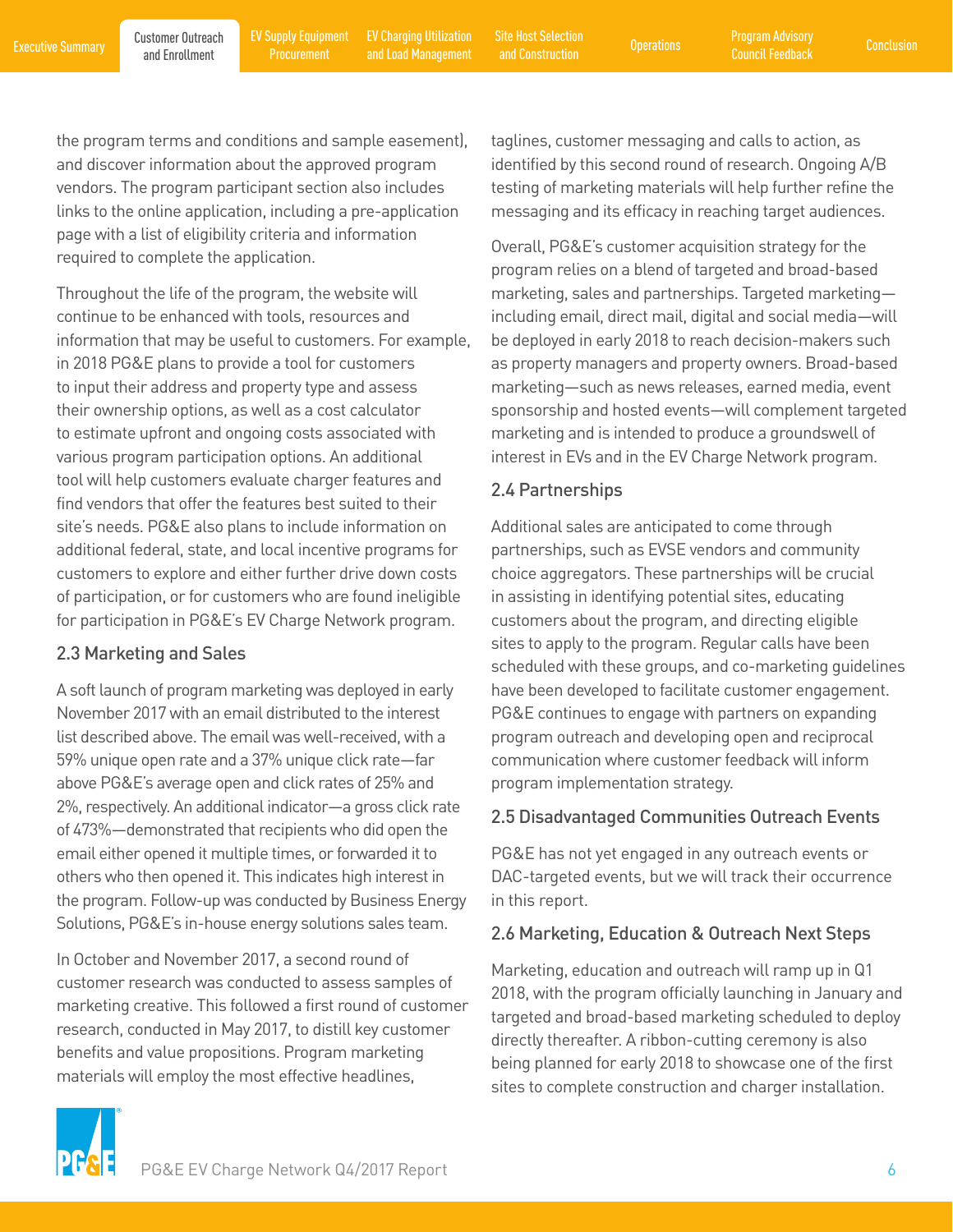[EV Charging Utilization](#page-11-0) 

<span id="page-8-0"></span>[Executive Summary](#page-2-0) Customer Outreach EV Supply Equipment EV Charging Utilization Site Host Selection Operations Program Advisory [Conclusion](#page-19-0)<br>Executive Summary and Enrollment Procurement and Load Management and Construction C EV Charging Utilization Site Host Selection<br>and Load Management and Construction Construction and Construction

# 3. Electric Vehicle Supply Equipment Procurement

### 3.1 Procurement Process

PG&E is conducting both a Request for Qualification (RFQ) and Request for Proposal (RFP) process to determine eligible electric vehicle service equipment (EVSE) packages that will be available to customers through the EV Charge Network program. EVSE packages are inclusive of EVSE hardware, software, and network services. As in past quarters, the quarterly RFQ will identify additional vendors that offer EVSE packages that meet PG&E's minimum hardware, software, and network requirements. PG&E does not limit the list of vendors; all vendor EVSE packages that meet the minimum requirements will be approved. Vendors will continue to have the option to qualify EVSE packages every 3 months with quarterly RFQs.

### 3.2 RFQ – EV Charge Owner Options

The first RFQ evaluation, conducted in Q2 2017, produced a list of 15 approved vendors. The approved EVSE packages, including hardware, software, and network services are presented on PG&E's website to inform customers of their options, along with vendor contact information for further inquiry.

During the second RFQ process, six vendors expressed interest, one vendor applied, and no vendors were approved.

PG&E conducts thorough review of all vendor applicants based on pre-determined criteria. All EVSE packages approved through the RFQ meet the following minimum requirements:

#### **Hardware Requirements:**

- Include a commercial-grade Level 2 EVSE.
- Must be able to supply an output current of at least 30 amps per port minimum at 208/240 volts.
- Include a charge connector compliant in SAE J1772.



- Rated for outdoor usage, NEMA 3R or better and an operating temperature range of: -22 to 122F.
- Shall be network ready—able to communicate with an EVSE management service and use Open Charge Point Protocol (OCPP 1.5 or later).
- ADA Compliant.

#### **Software & Network Requirements:**

- Software to control, operate, communicate, diagnose, and capture data.
- The vendor shall provide network services capable of tracking usage, collecting data, billing customers and managing electrical loads.
- The EVSE software shall be certified to receive an OpenADR 2.0b signal.

#### **Vendor Requirements:**

- The EVSE Package(s) must be inclusive of all hardware, software, and network services.
- Vendor is an authorized distributer or reseller of specified EVSE hardware and software and authorized to provide the required services.
- Vendor is regularly and continuously engaged in the business and have EVSE installed and operational in the United States for at least three years immediately preceding the bid due date.
- Vendor shall be able to service the entire PG&E Service Territory.

### 3.3 RFP – EV Charge Sponsor Options

Vendors approved through the first RFQ were eligible for the RFP. The RFP will select vendor(s) for the EV Charge Sponsor portion of the program. Under this option, PG&E may be requested to install, own, and maintain up to 35% (2,625) of the EV charging stations deployed. The RFP

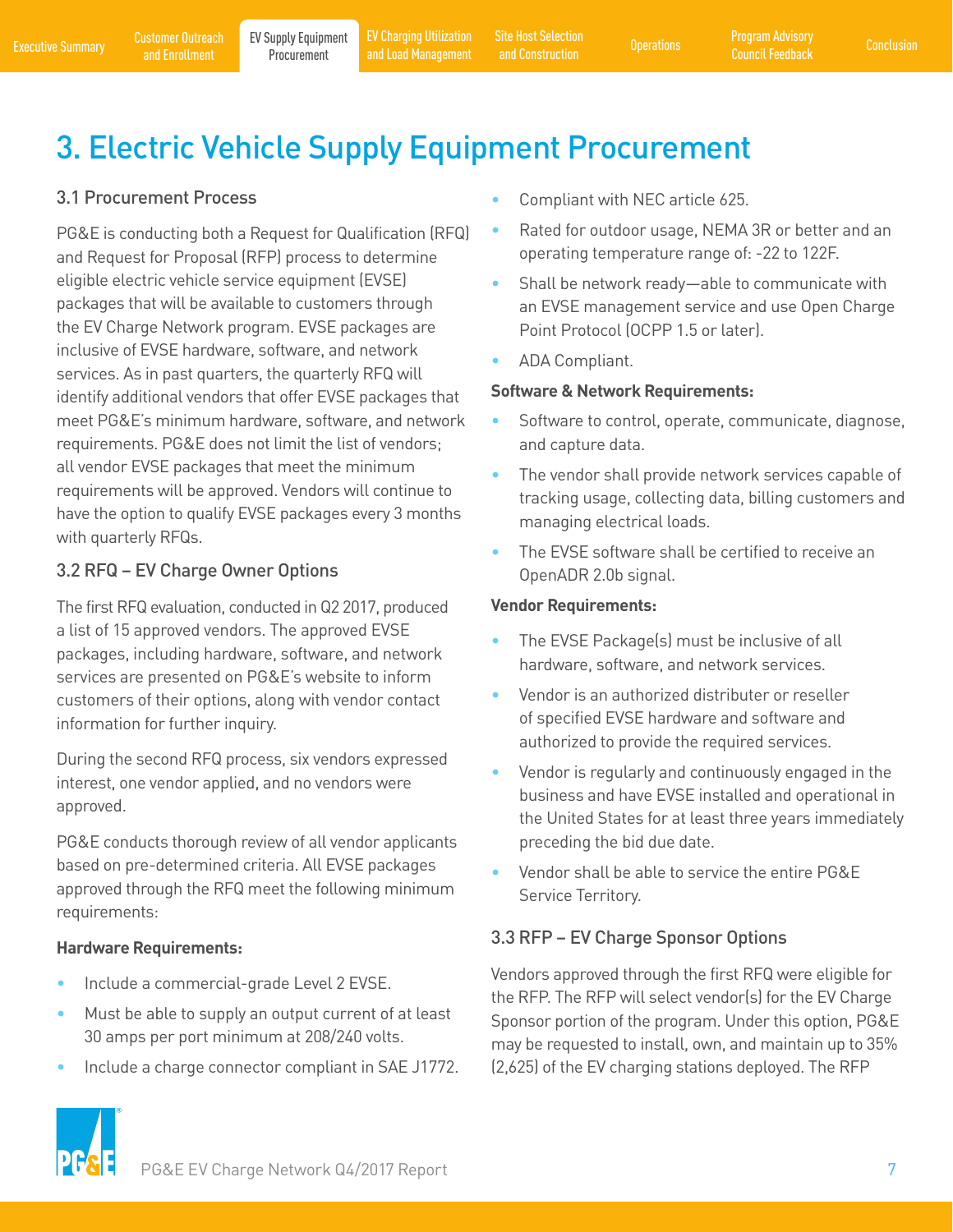and Construction

<span id="page-9-0"></span>process will evaluate competitive price proposals for vendor EVSE packages to be offered under the EV Charge Sponsor option of the program. Vendors for the RFP must meet PG&E's minimum requirements for the RFQ process and will be evaluated on criteria including, but not limited to, price, quality of bid, supplier diversity, environmental commitment, and financial stability. PG&E continues to evaluate RFP submissions and intends to award a contract to a more limited number of suppliers than those identified in the RFQ.

#### 3.4 Procurement Next Steps

The third RFQ submissions are due January 15, 2018. PG&E plans to notify approved RFQ vendors mid-Q1 2018. This process occurs quarterly, allowing for new vendors to participate in the program and new EVSE packages to be considered. PG&E plans to announce approved RFP vendor(s) Q1 2018.

#### 3.5 Revision of the Base Cost Method

The Commission's Decision (D-16-12-065) established that the participation payment and rebate amounts for program participants will be calculated based on the "base cost" for the EVSEs, which was established as the price of the lowest price qualified EVSE bid selected through the procurement process. PG&E proposed an alternative methodology for determining the base cost due to the wide variations in hardware models and submodels qualified in the first RFQ, as well as the numerous possible configurations for the equipment at a site, since simply selecting the lowest price EVSE model as the base cost would not reflect all necessary equipment to create a functional set of charging ports.

PG&E requested that each qualified vendor submit additional data on a proposed installation of 10 ports, utilizing their equipment in the least-cost configuration. The goal of this request was to allow PG&E to calculate the lowest cost for each vendor on a per port basis that is inclusive of the necessary components for each vendor's

unique configuration of 10 ports at a site.

On August 8, 2017, PG&E held a meeting with the nonmarket participant members of the program Advisory Council to discuss the base cost analysis. On August 23, 2017, PG&E filed Advice 5131-E to propose an alternative method of calculating the base cost based on the additional vendor information. PG&E proposed that the base cost be determined as the median of all the leastcost configurations from all qualified vendors, resulting in a proposed base cost of \$2,300. PG&E recommended the use of the median due to a clear clustering of least-cost configuration prices around \$2,300 per port. The median allows for a base cost that is better suited to reflect the wide range of configurations and models available in the EVSE market, and allows for greater customer access to varying configurations.

On October 27, 2017, PG&E submitted a Tier 2 Advice letter, AL 5131-E-A, a supplement to AL 5131-E. The supplement amended the following protection measures. The rebate will be capped at the cost of the EVSE configuration to ensure that the rebate will never exceed the cost of the EV charging equipment. PG&E also established an annual base cost review process. As described in the AL 5131-E-A, any new EVSE models and configurations qualified through the RFQ will be evaluated annually, and the base cost will be modified if any new qualified models would result in a material change of 15 percent to the base cost. This provides a measure to modify the base cost as the market changes.

On December 20, 2017, the Commission issued a decision approving PG&E's proposed base cost methodology, setting the base cost at \$2,300. The Commission evaluated two key considerations in their decision: if it is acceptable to determine the base cost based on RFQ vendors rather than RFP vendors; and if PG&E can use the median of the lowest cost rather than the lowest cost in determining the base cost. The Commission found that using vendors qualified in the

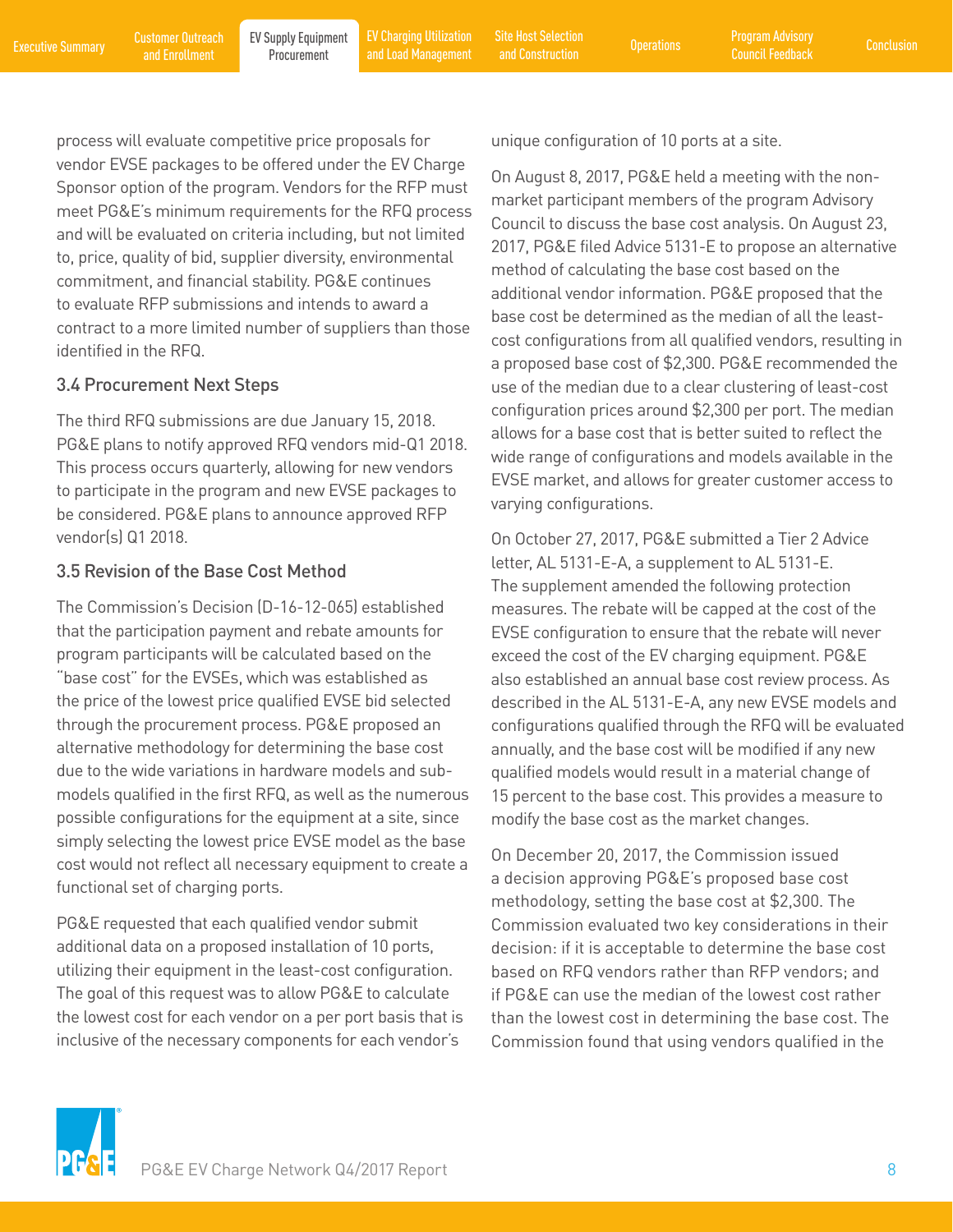[Executive Summary](#page-2-0) Customer Outreach EV Supply Equipment EV Charging Utilization Site Host Selection Operations Program Advisory [Conclusion](#page-19-0)<br>Executive Summary and Enrollment Procurement and Load Management and Construction C [EV Charging Utilization](#page-11-0) 

EV Charging Utilization Site Host Selection<br>and Load Management and Construction Construction and Construction

RFQ is more reflective of market prices available to customers and program participants, rather than utility negotiated prices that will be finalized with the RFP. The Commission also found that using the median of the lowest cost configuration results in a base cost that is appropriate for both MUDs and workplaces, and does not impose unfair costs on either market segment that would encourage free ridership or inhibit participation. Although PG&E's base cost methodology and amount differs from those of SDG&E and SCE's base costs, the Commission found that the amount is reflective of the current market, and presents an opportunity to learn from the various IOU program outcomes.

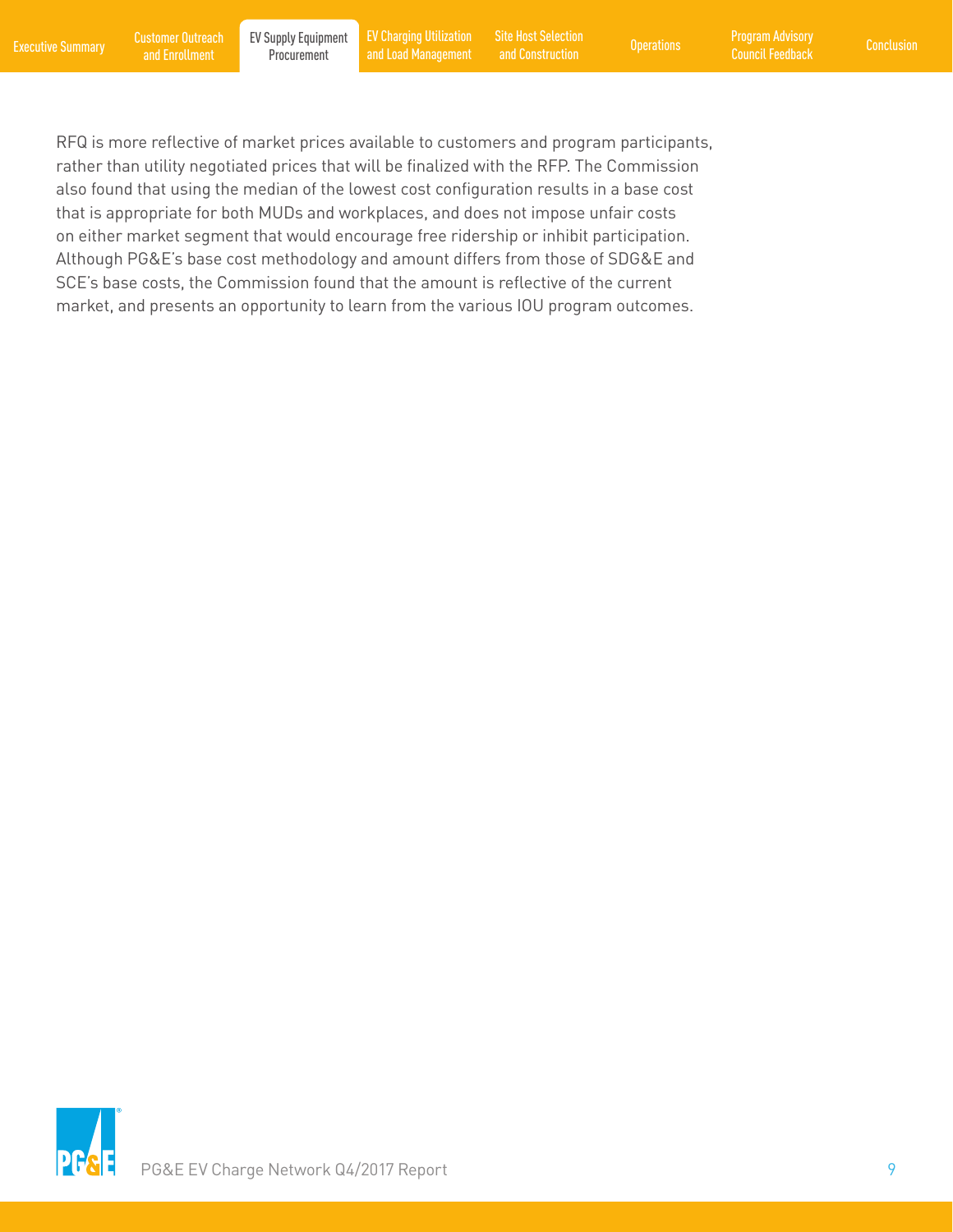# <span id="page-11-0"></span>4. Electric Vehicle Charging Utilization and Load Management

#### 4.1 Overview of Utilization and Load Management

Once the first charging stations in the EV Charge Network are operational, PG&E will summarize utilization and load management data and observations. Data will include items such as utilization rate by site and charger type, charger uptime, pricing, and charging load profiles. Additional data and metrics will be reported in the Appendix.

At this time, PG&E does not have any installed EV charging stations, and therefore, does not have any utilization or load management data to report.

#### 4.2 Development of Load Management Plan

Program participants who select the custom pricing option will be required to develop and submit a load management plan to maintain the intent of a time-ofuse rate in shifting energy consumption to times of low demand, and away from times of peak demand. PG&E will provide program participants guidance in creating adequate load management plans. In Q4 2017, PG&E continued to develop its load management plan program and implementation details. Based on feedback from Program Advisory Council members and vendors, PG&E has been working on developing a new program framework for an EV Charge Network load management that will support the unique characteristics of EV charging and include events to both increase and decrease EV charging at certain times. PG&E found that it may be able to leverage existing demand response (DR) pilot programs with some modifications to better suit the EV Charge Network load management needs.

PG&E is currently looking into leveraging the Excess Supply Pilot (XSP) and Supply Side Pilot (SSP) as the load management program (subject to final decisions on the XSP and SSP programs for 2018-2020). These

programs test the ability of customers to both increase load at times when there is excess supply (XSP) and reduce load during peak periods (SSP). The XSP and SSP programs meet PG&E's goals for the load management program by including both load increase and load reduction events as two types of grid support. EV Charge Network sites would participate out-ofmarket due to the small resource sizes per site, and PG&E would set the event times and durations for all participating sites. The use of existing pilots with these modifications is advantageous because it allows PG&E to leverage existing program administration and implementation, and to offer incentives for participation.

Program participants that choose to have custom pricing for drivers at their site would meet the load management plan requirement by participating in XSP and SSP, with their Electric Vehicle Service Provider (EVSP). Program participants would work with their EVSP to develop their tactics for participating in load increase and load decrease events, and inform PG&E of these tactics. Potential tactics could include price adjustment during an event, scheduling EV charging for certain times, reducing the power capacity for the set of chargers, email/text alerts to tenants, or other strategies. The EVSPs would enroll as the direct participant in XSP/SSP, and receive the Open ADR signal the day before an event containing information for the event. EVSPs would pass this signal on to the program participants and drivers, and carry out their selected load management tactics during the event.

PG&E will continue to work through the implementation details and develop communication materials for program participants and vendors. PG&E also plans to have a training session with vendors in Q1 2018 to discuss the load management program. PG&E will also provide an update at the Program Advisory Council meeting in Q1 2018.

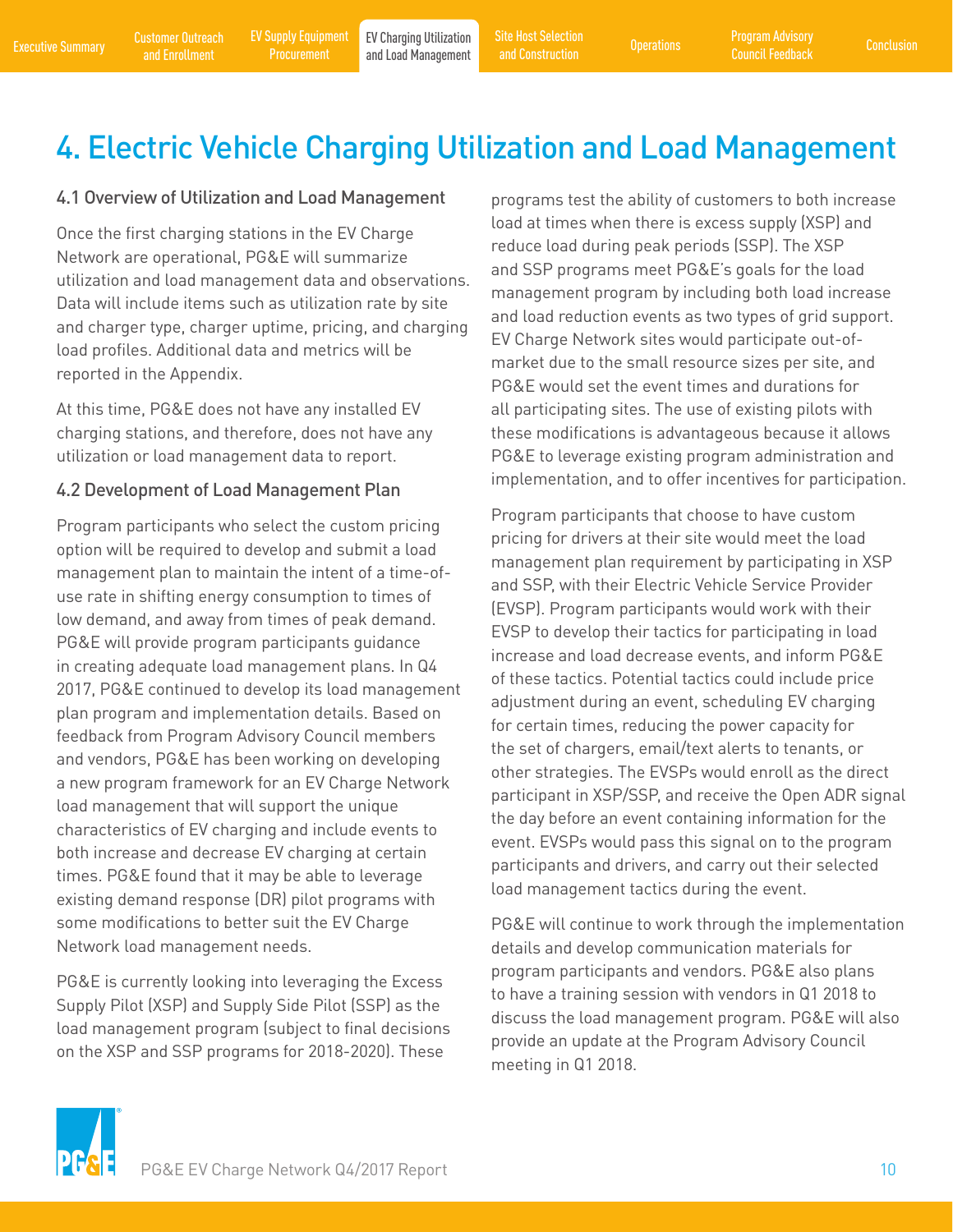#### <span id="page-12-0"></span>4.3 Utilization Data from Suppliers

As part of the EV Charge Network program, vendors are required to send site, equipment, and charging data to PG&E to support PG&E's metrics and reporting. In 2017, PG&E developed its Information Technology (IT) systems for vendors to send data to PG&E throughout the program. Vendors are required to provide data on the site and equipment, including items such as location, EVSP, equipment manufacturer, equipment power output, and any equipment outages that occur at the site. Vendors are also required to provide data for every charging session to occur at a site, including items such as connection start and end time, charging

start and end time, energy consumed, and driver's cost of charging session. Vendors will provide data for each charging session, as well as in 15 minute intervals on a daily basis. PG&E will use the data provided by vendors to report out on key metrics for the program included in the Appendix.

In Q4 2017, PG&E worked with vendors to test their ability to send data through PG&E's platform. To date, nearly all vendors have connected to PG&E's platform and sent sample data to demonstrate their ability to meet the data reporting requirements. PG&E plans to complete the testing by early 2018.

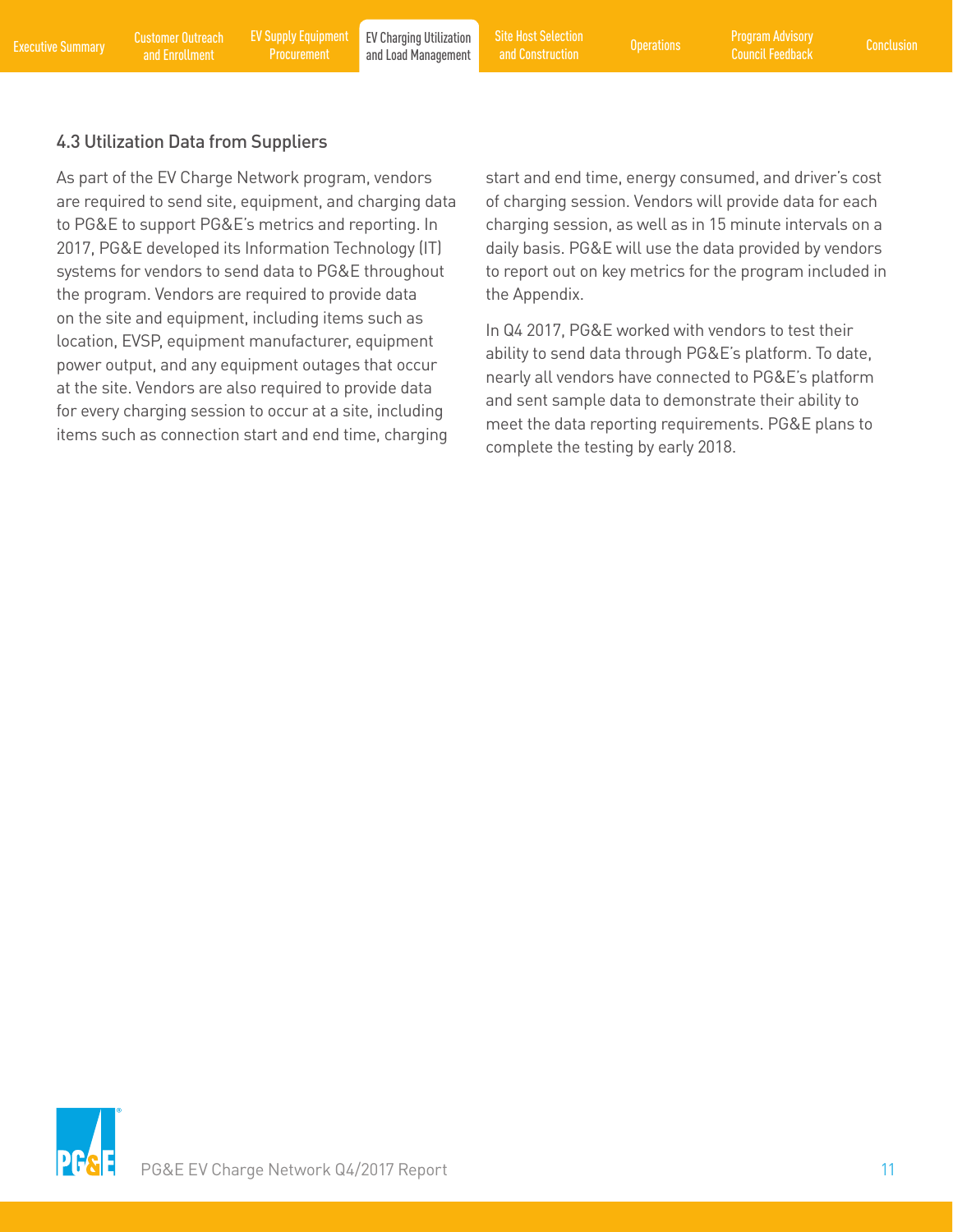[Customer Outreach](#page-6-0) 

Procurement

<span id="page-13-0"></span>[Executive Summary](#page-2-0) and Enrollment [EV Supply Equipment](#page-8-0) EV Charging Utilization Site Host Selection Proprations Program Advisory<br>Executive Summary and Enrollment Procurement and Load Management and Construction Council Feedba [EV Charging Utilization](#page-11-0)  EV Charging Utilization Site Host Selection<br>and Load Management and Construction [Operations](#page-16-0)

and Construction

### 5. Site Host Selection and Construction

#### 5.1 Summary of Applications Received and Site Development Progress

Since the launch of the online application and inclusive of sites deemed viable during the 2017 trial period, PG&E has received 52 applications. Of the 52 applications, 31 (60%) are workplaces, 21 (40%) are multi-unit dwellings, and 9 (17%) are in disadvantaged communities. Most applicants, 69%, are selecting the EV Charge Owner option in which the site host owns the chargers over the EV Charge Sponsor option in which PG&E owns the chargers. Figures 1, 2, and 3 depict the breakdown of property type, disadvantaged community status, and selected ownership options from total applications received.

#### FIGURE 5.1: APPLICATIONS RECEIVED BY PROPERTY TYPE



FIGURE 5.2: APPLICATIONS RECEIVED FROM SITES IN DISADVANTAGED COMMUNITIES AND OTHER PG&E TERRITORY







Once an application is received, PG&E conducts an eligibility review of the site, evaluating site feasibility based on a number of criteria including available electrical capacity, number of chargers to be installed, environmental hazards, and estimated project costs on a per port basis. If a site passes this eligibility review and a conceptual design of charger layout is approved by the program participant, it is deemed a viable site and is moved into final design and pre-construction phases.

Of the 52 total sites, 32 sites are in eligibility review, and 10 have been confirmed as viable sites and are in the final design or construction phases. A total of 10 sites have been waitlisted or cancelled.

Most applications are for sites located in the Bay Area and Central Coast Regions. More specifically, over 50% of sites are located in the Diablo, Peninsula, North Bay, or San Francisco Divisions. Figure 7 depicts the locations of all sites received thus far, distinguishing viable sites and sites in eligibility review.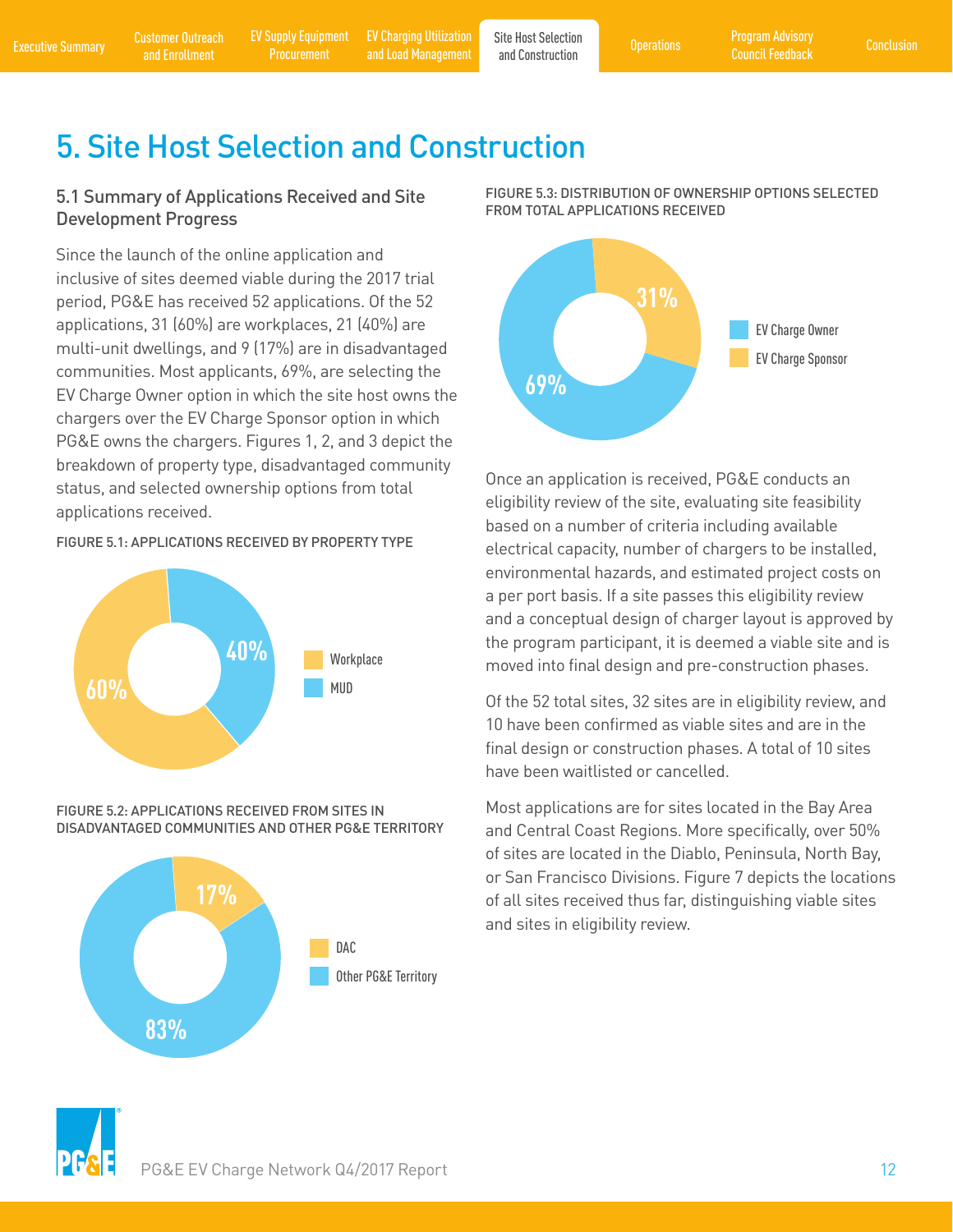[Customer Outreach](#page-6-0) 

<span id="page-14-0"></span>[Executive Summary](#page-2-0) and Enrollment [EV Supply Equipment](#page-8-0) EV Charging Utilization Site Host Selection Proprations Program Advisory<br>Executive Summary and Enrollment Procurement and Load Management and Construction Council Feedba Procurement

[EV Charging Utilization](#page-11-0)  EV Charging Utilization Site Host Selection<br>and Load Management and Construction Construction

and Construction

#### FIGURE 5.4: GEOGRAPHIC DISTRIBUTION OF TOTAL APPLICATIONS RECEIVED



#### 5.2 Site Selection Challenges

With the release of the online application in Q4 2017, PG&E has begun reviewing applications and evaluating sites for eligibility. As mentioned, 10 applications (18%) have been cancelled or waitlisted upon initial review. The most common reasons for cancelling or waitlisting sites include inability to co-locate 10 chargers onsite to make the project cost effective, and low anticipated charger utilization at the proposed location. PG&E continues to monitor reasons for sites ineligibility and looks to mitigate attrition rates throughout the lifetime of the program.

#### 5.3 Construction Schedule

To reduce costs and improve construction efficiency, PG&E released an Engineer Procure Construct (EPC) RFP in November which will establish PG&E's contracting strategy for EV Charge Network design review and site construction. Establishing a streamlined contracting strategy will allow PG&E to receive more competitive pricing and coordinate EV charging station installations by geography.

PG&E broke ground on the first EV Charge Network site on December 26, 2017. PG&E will install 12 charging ports at this site and anticipates the make-ready infrastructure construction to take no more than two weeks to complete. This site selected the EV Charge Owner option, so the site host will be coordinating installation of the chargers. PG&E will then inspect and activate the chargers in late January 2018.

Construction of additional viable sites is planned to ramp up in Q1 2018. This will allow time to focus on generating a pipeline of construction-ready sites that meet the program's minimum qualifications, can be completed within reasonable cost, and have agreed to the terms and conditions. During this time, PG&E will also focus on bundling site installations over a shorter time period by grouping construction schedules by site location.

#### 5.4 Selection of Construction Providers

PG&E conducted both an RFQ and RFP process to determine eligible suppliers to for EPC service work.

The RFQ was released on September 25, 2017, and received 18 responses, of which 12 suppliers qualified to participate in the RFP. The EPC RFP was released on November 9, 2017, and received bids from 9 suppliers.

The RFP requested bids for EPC services for the program in the following work streams:

- To the Meter (TtM) Design
- TtM Construction
- Behind the Meter (BtM) Design
- **BtM Construction**

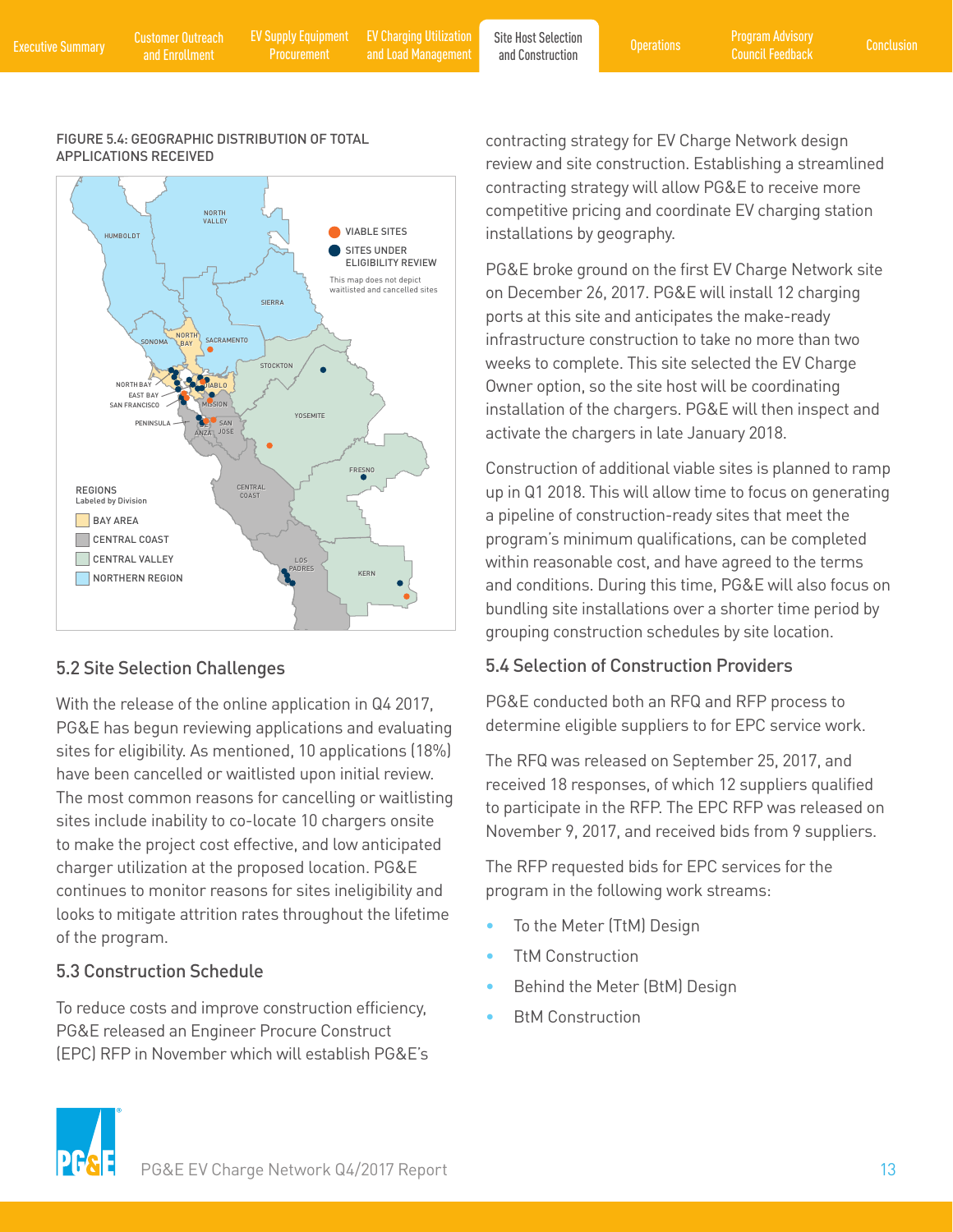PG&E is in final stages of finalizing the EPC RFP, and is evaluating bids based on price, quality of bid, safety, supplier diversity, environmental commitment and financial stability. PG&E intends to award a contract to a more limited number of suppliers than those qualified through the RFQ. In addition, PG&E will conduct interviews with qualified suppliers if necessary to further inform the decision-making process. The construction services procurement process is expected to be complete Q1 2018.



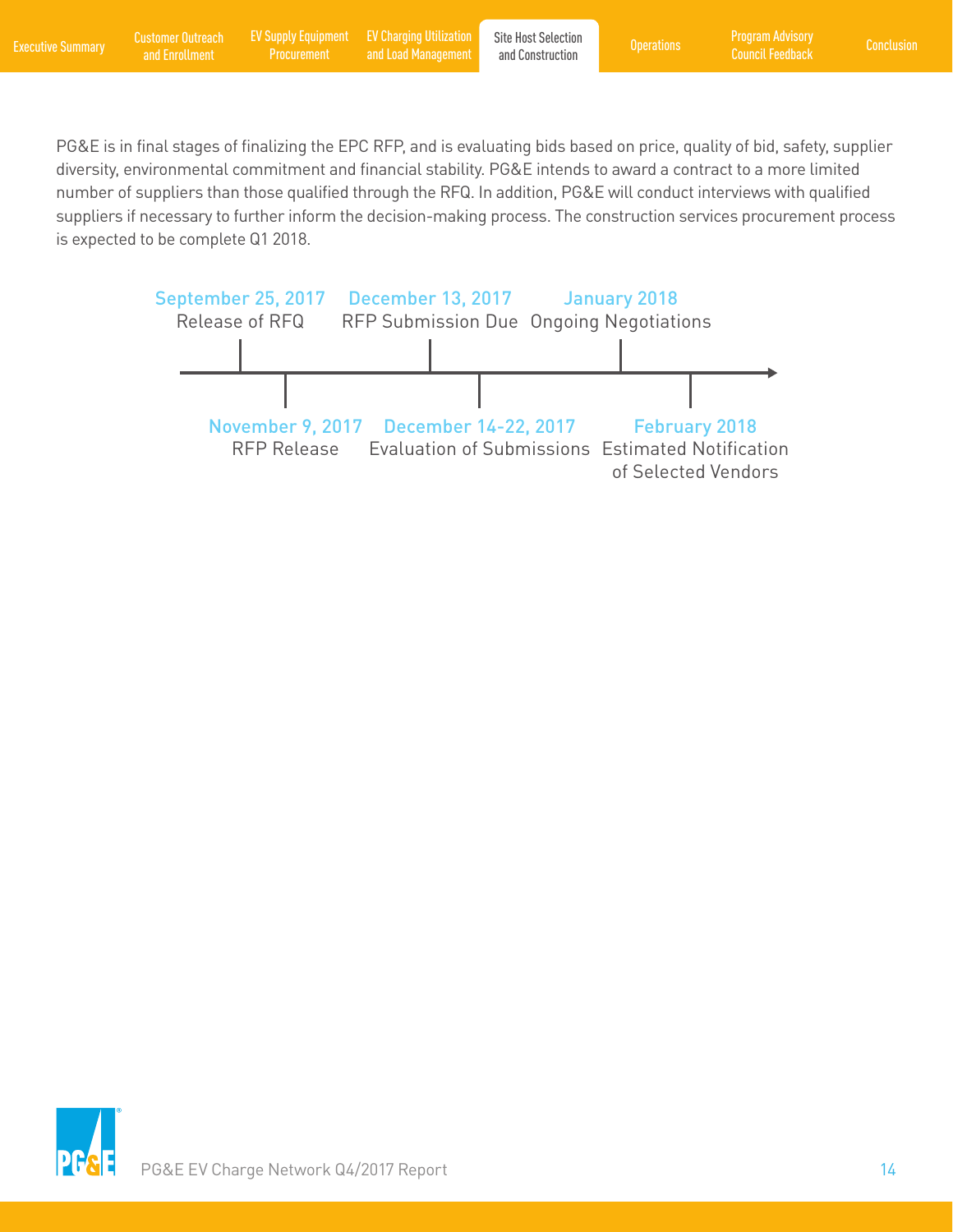and Construction

# <span id="page-16-0"></span>6. Operations

PG&E is still in the pre-launch phase of its EV Charge Network operations and therefore does not have data to report at this time. This section of the report provides an outline of the operational metrics that will be reported starting in Q1 of 2018.

#### 6.1 Charge Network Program Operations

Interested site hosts will be guided through six steps to participate in the EV Charge Network program:

- **1. Info & Application:** Site hosts express their interest and apply online at www.pge.com/evcharge.
- **2. Approval:** PG&E reviews the site and determines eligibility for the program.
- **3. Design and Contracting:** PG&E will create a preliminary design which is shared with the site host who then selects their equipment for the project and the ownership model (EV Charge Owner or EV Charge Sponsor).
- **4. Final approvals:** If the site host approves the designs, they will sign their approval, the easement for PG&E to access their property, and the participation agreement.
- **5. Activation:** Once construction is complete, the charger receives electricity, and an inspection occurs. Then PG&E will issue rebates or collect participation payments depending on the ownership model selected by the site host.



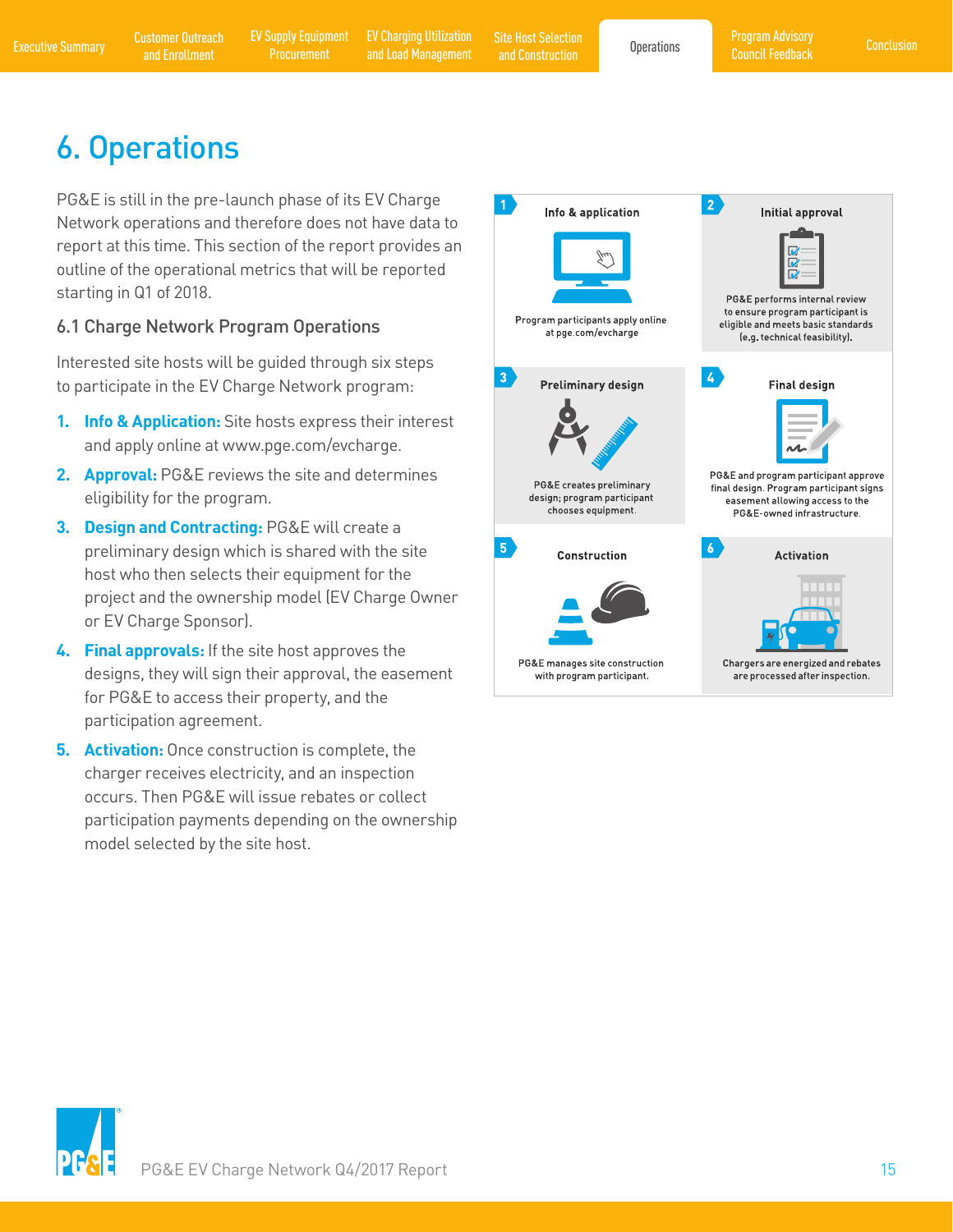#### <span id="page-17-0"></span>6.2 Status Update

As PG&E approves sites, performs design and contracting, and completes additional operations steps, we will track and report on the number of sites at each stage. As data is made available, PG&E will report on:

- Average installation costs (per plug)
- Actual and projected installation costs
- Actual and projected infrastructure costs
- Explanation of any significant differences between projections and actuals
- Review of cost drivers and remedy actions as needed
- Total estimated pilot costs and remaining budget

#### 6.3 Operational Metrics for Quarter

As data is made available, we intend to provide the following metrics:

- Total number of applications received
- Number of approved and confirmed sites
- Number of applicants rejected
- Number of applicants withdrawn

#### 6.4 Costs

As data is made available, we intend to provide the following metrics:

- Total pilot costs
- Average cost per site (EV Charge Owner)
- Average cost per port (EV Charge Owner)
- Average cost per site (EV Charge Sponsor)
- Average cost per port (EV Charge Sponsor)

#### 6.5 Installation Process Time

As data is made available, we intend to provide the following metrics:

- Average time for each installation step
- Average total installation time

#### 6.6 Charging station request

As data is made available, we intend to provide the following metrics:

- Number of charge ports requested
- Number of total charge ports approved
- Average number of charge ports approved per site

#### 6.7 Supplier Diversity

PG&E is committed to diversity in the workplace and with the companies with which we do business. Our Supplier Diversity program provides vital opportunities for businesses owned by women, minorities, servicedisabled veterans and lesbian, gay, bisexual and transgender (LGBT) individuals. Supplier diversity will be scored as part of the RFQ and RFP process for the EV Charge Program and will be incorporated in any contracts for services as part of this program.

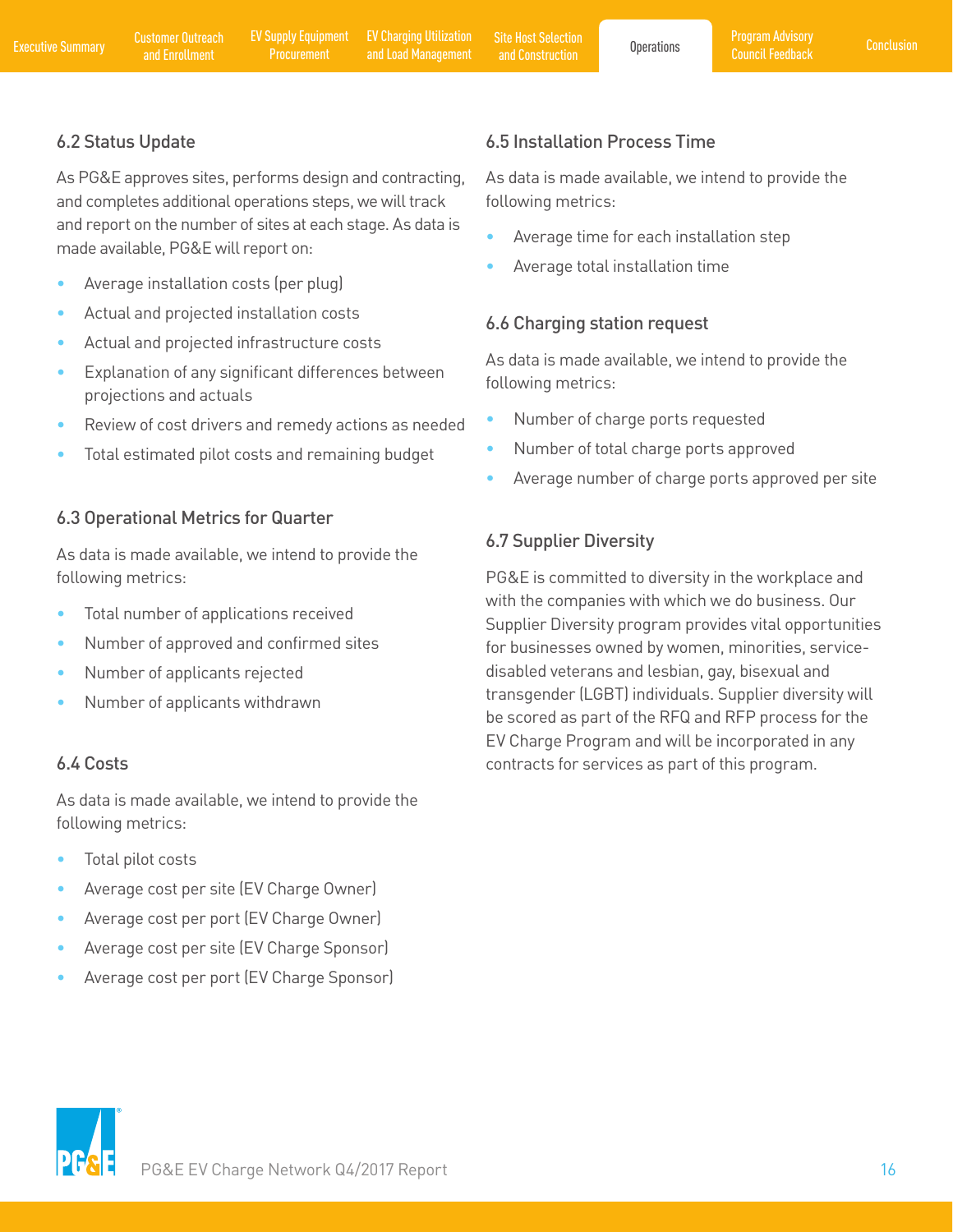[EV Charging Utilization](#page-11-0) 

<span id="page-18-0"></span>[Executive Summary](#page-2-0) Customer Outreach EV Supply Equipment EV Charging Utilization Site Host Selection Operations Program Advisory [Conclusion](#page-19-0)<br>Council Feedback and Enrollment Procurement and Load Management and Construction Co EV Charging Utilization [Site Host Selection](#page-13-0) Generations<br>
and Load Management and Construction and Construction

# 7. Program Advisory Council Feedback

The fourth PAC meeting was held on December 11, 2017 and included a diverse group of stakeholders. Twentyseven organizations attended, including representatives from the EV charging station industry, non-profits, government entities and community choice aggregators. The table below describes the distribution of the stakeholders present at the meeting.

#### TABLE 7.1: DISTRIBUTION OF PG&E PAC MEMBERS

| <b>ORGANIZATION TYPE</b>                  | <b>NUMBER OF CONTACTS</b> |
|-------------------------------------------|---------------------------|
| <b>Electric Vehicle Service Providers</b> | 12                        |
| <b>Non Profit</b>                         | 3                         |
| Government                                | 5                         |
| CCA                                       | 6                         |
| <b>Industry Group</b>                     | 3                         |
| <b>Installer</b>                          |                           |
| <b>TOTAL</b>                              | 30                        |

PAC members were active in discussions and comments throughout the meeting. Conversation focused on learnings from customer engagement, customer acquisition, data collection processes and load management participation and strategies.

PG&E captured stakeholder comments during the meeting and also collected feedback by email submission after the meeting. Feedback was organized into the seven categories discussed during the meeting: Education and Outreach Plan, Site Selection and Construction, Load Management, and Data Collection. PG&E has provided responses to the questions and comments in the Appendix.

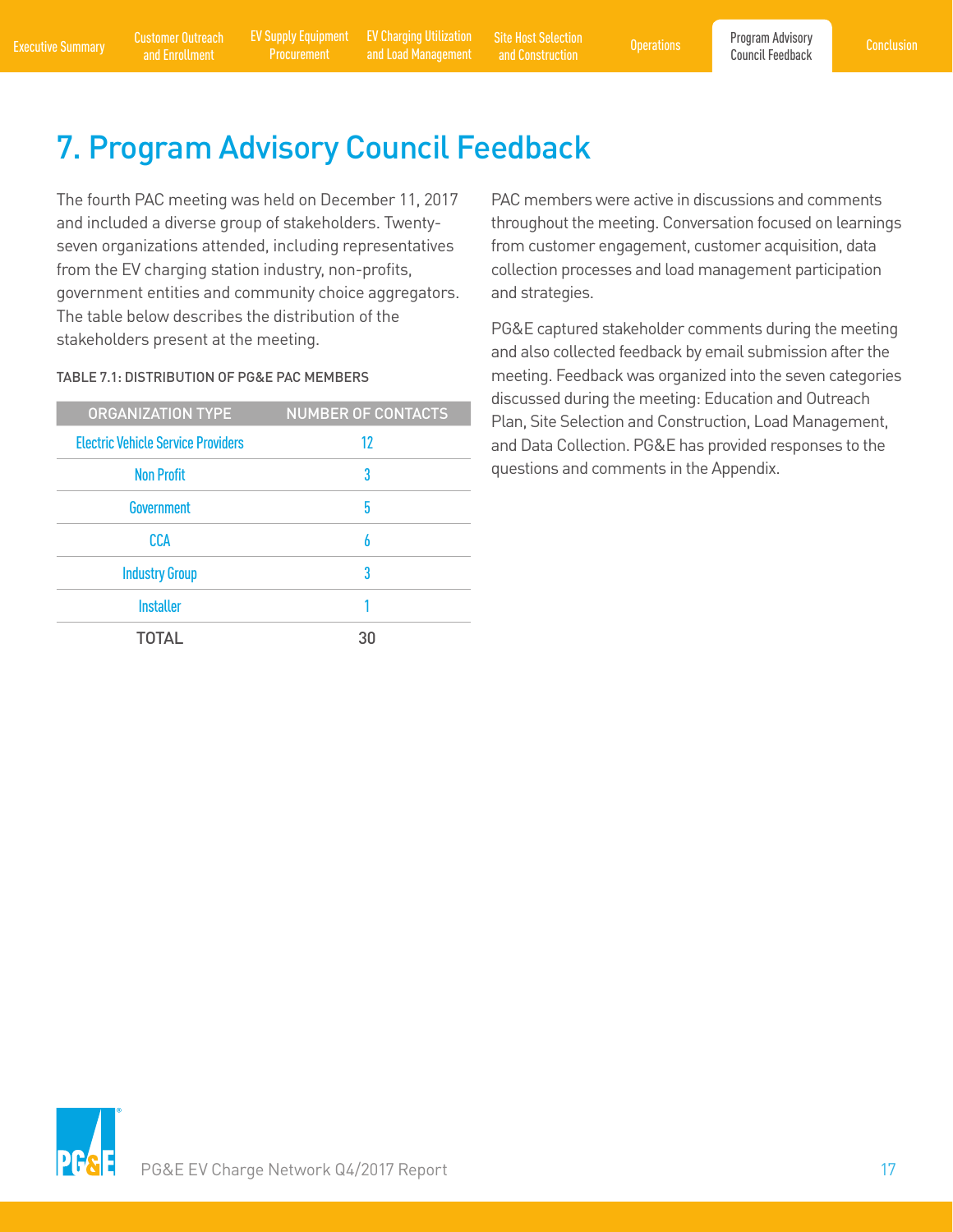[Program Advisory](#page-18-0)  Council Feedback

# <span id="page-19-0"></span>8. Conclusion

In the fourth quarter of the EV Charge Network program, PG&E began to receive applications for participation in the EV Charge Network program, despite minimal marketing, education and outreach efforts. With the launch of an official program website and online application in Q4 2017, PG&E began to receive and review applications on a rolling basis, build a backlog of sites to begin design and construction in 2018, and started construction on the first EV Charge Network site in December 2017. By the end of Q4 2017, 52 applications were received, 32 were in review and 10 are moving into final design and pre-construction phases. PG&E is gathering lessons learned from sites that have been waitlisted or canceled, using this information to better target eligible sites, educate customers, and mitigate potential implementation and construction risks.

With the program to officially launch in Q1 2018, PG&E will begin formal marketing efforts and execute on customer acquisition plans to reach both a targeted and broad customer base of eligible sites. Having received regulatory approval on the base cost calculation, PG&E will communicate this to program participants and develop resources to help interested customers understand potential participation costs and savings. PG&E will continue to develop and fine-tune program implementation processes to ensure positive customer experience, targeted customer acquisition, and efficient project completion. The following open items are still to be completed Q1 2018: finalize load management plan guidance; complete EPC RFQ; and finalize vendor RFP for EV Charge Sponsor option.

PG&E values the feedback and input stakeholders have provided through the Program Advisory Council meetings, and looks forward to continued collaboration with participants.

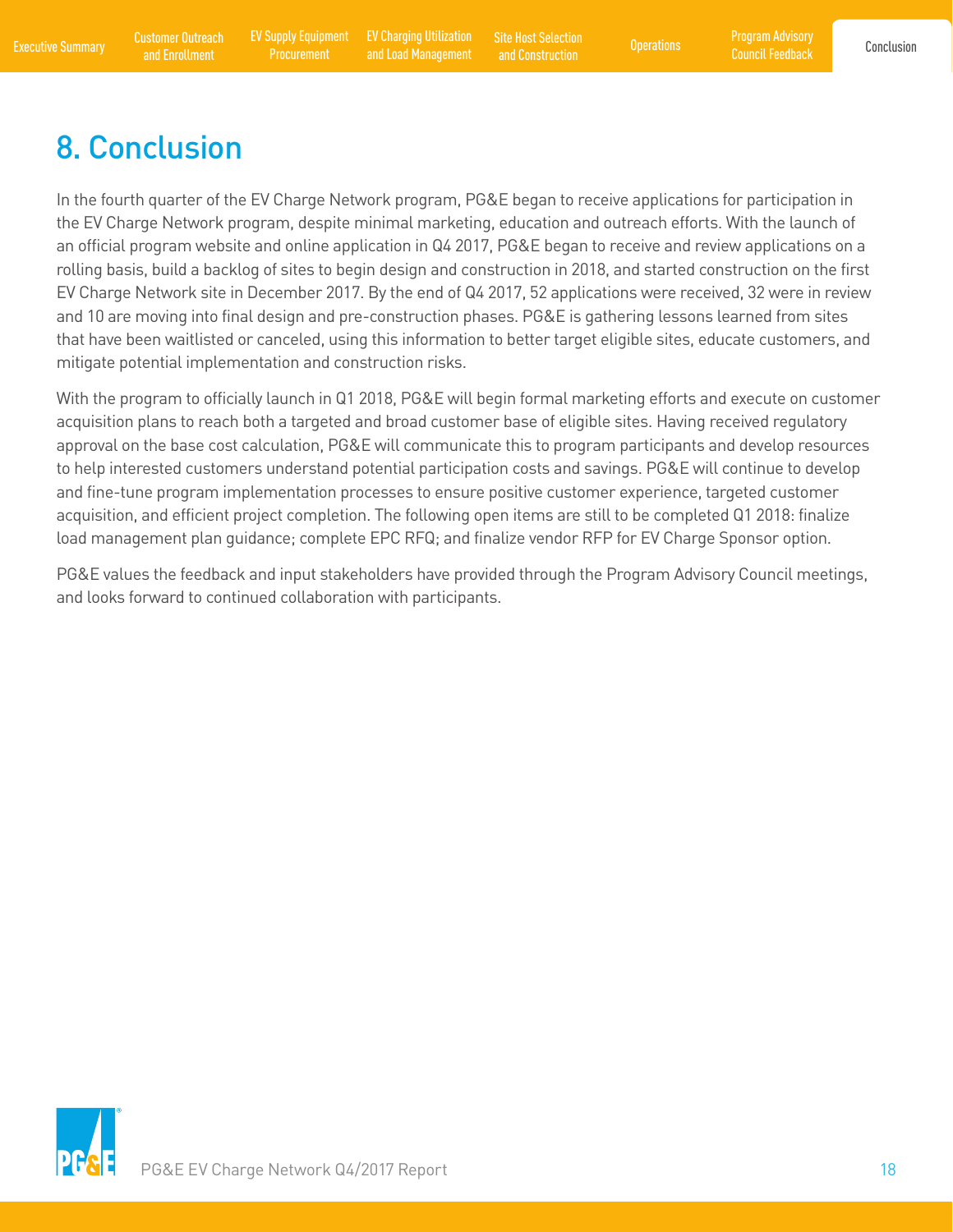# <span id="page-20-0"></span>9. Appendix

#### 9.1 Summary of Program Advisory Council Comments and PG&E Response

The following PAC members provided comments during or after the meeting:

| PAC MEMBER NAME      | PAC MEMBER ORGANIZATION                                                        |
|----------------------|--------------------------------------------------------------------------------|
| Enid Joffe           | Clean Fuel Connection, Inc.                                                    |
| <b>Audrey Neuman</b> | Energy Division at the California Public Utilities<br><b>Commission (CPUC)</b> |
| Newonda Nichols      | ChargePoint                                                                    |
| Katherine Stainken   | Plug In America                                                                |
| Michael Totah        | Clean Power SF                                                                 |
| Malavika Rao         | The Utility Reform Network                                                     |
| Liam Weaver          | Organization of Rate Payers Advocates at the CPUC                              |
| Paul Liotsakis       | Marin Clean Energy                                                             |
| Phil Villagomez      | <b>Shell New Energies</b>                                                      |
| Junaid Faruq         | Tesla                                                                          |
| John Mclean          | Greenlots                                                                      |
| Torben Spitzer       | FreeWire Technologies                                                          |

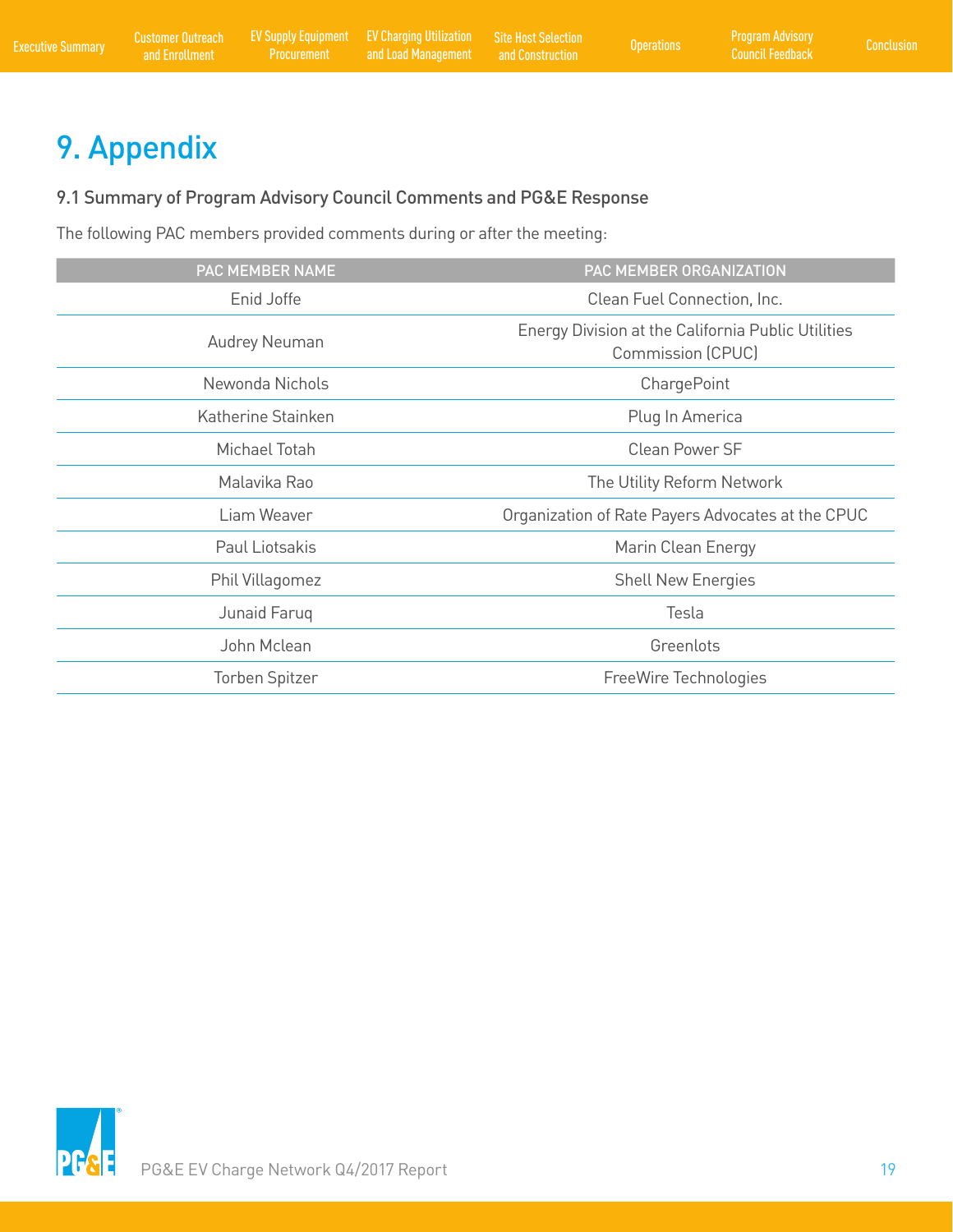### <span id="page-21-0"></span>9.2 Direct Program Advisory Comments

The table below describes the comments received from PAC members and PG&E's response.

### 1. Marketing, Education and Outreach

| <b>COMMENT</b>                                                                                                                                                                  | <b>RESPONSE</b>                                                                                                                                                                                                                            |
|---------------------------------------------------------------------------------------------------------------------------------------------------------------------------------|--------------------------------------------------------------------------------------------------------------------------------------------------------------------------------------------------------------------------------------------|
| Will customers be informed about additional funding<br>opportunities to pair with PG&E's EV Charge Network<br>program?                                                          | Yes. We are working on developing a webpage with<br>available funding programs in the state that customer<br>can pair with the EV Charge Network program for<br>additional cost offsets.                                                   |
| In the program video, chargers are depicted as<br>being installed throughout California. This could be<br>misinterpreted as a statewide program.                                | The video depicts chargers only in PG&E's<br>service area.                                                                                                                                                                                 |
| PG&E could make it more clear on the website who<br>this program is available to (residential or business<br>customers), based on where the EV Charge Network<br>webpage lives. | The website lives in the Business section of<br>pge.com, but we will consider how customers<br>come to find the EV Charge Network webpage<br>and evaluate a better path to target program<br>information at the appropriate customer base. |
| Is PG&E planning any larger outreach events for program<br>launch in 2018?                                                                                                      | Yes, PG&E is planning an official launch announcement<br>as well as a ribbon cutting event<br>at a project site.                                                                                                                           |
| Will vendors and CCAs get advanced notice of any<br>outreach PG&E is planning?                                                                                                  | Yes, a meeting has been scheduled in early January to<br>share the program launch plan with vendors and CCAs.                                                                                                                              |
| When will a cost calculator be live on website?                                                                                                                                 | This is targeted for early 2018.                                                                                                                                                                                                           |

#### 2. Site Selection and Construction

| <b>COMMENT</b>                                     | <b>RESPONSE</b>                                                                                                                                                                                                                                                                         |
|----------------------------------------------------|-----------------------------------------------------------------------------------------------------------------------------------------------------------------------------------------------------------------------------------------------------------------------------------------|
| Is the program available to residential customers? | The chargers are intended to be located and available<br>where PG&E customers live and work. The program<br>will be available to residential customers living in multi-<br>unit dwellings. However, the program will work directly<br>with multi-unit dwelling owners and associations. |

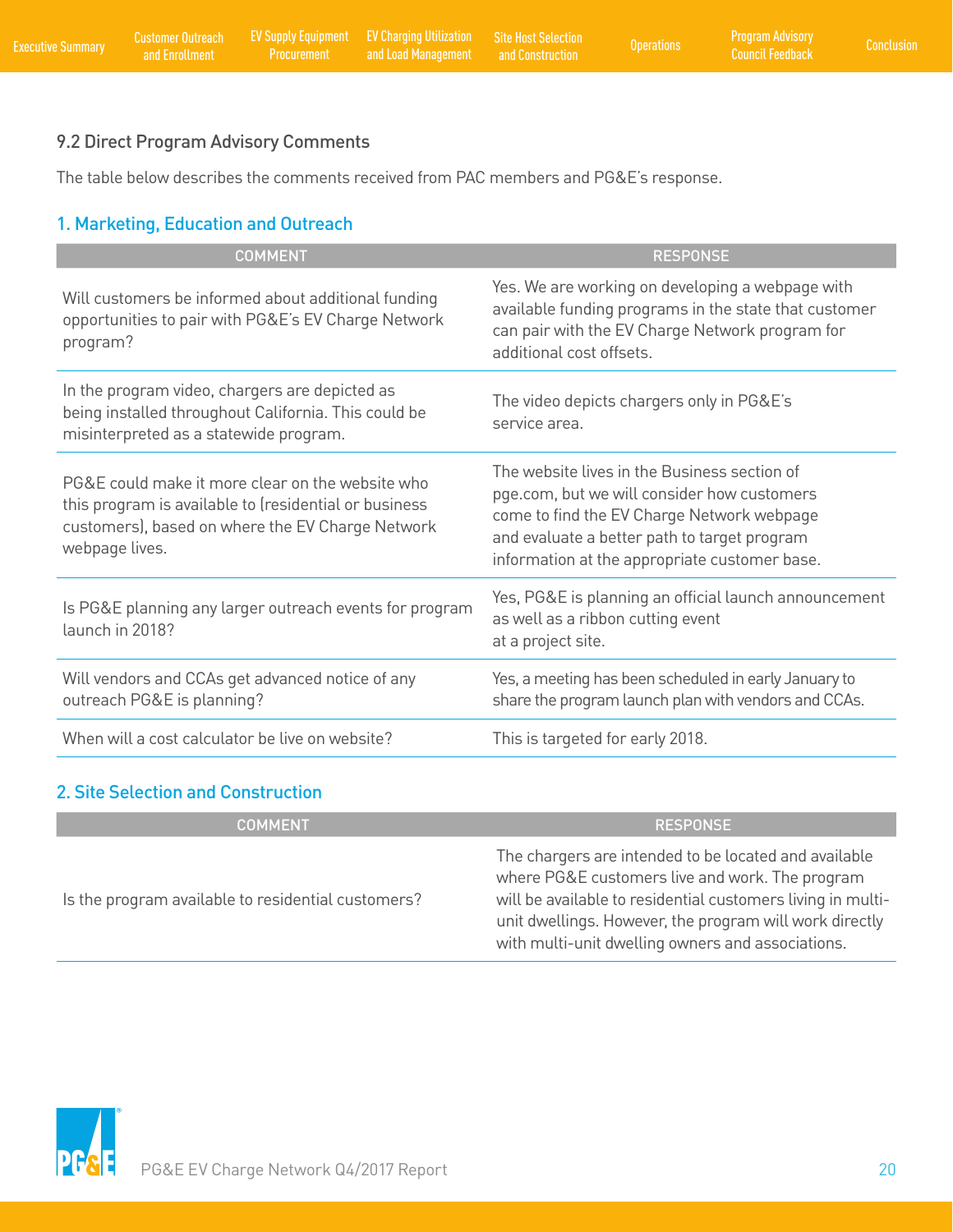| <b>COMMENT</b>                                                                                                                                                                                   | <b>RESPONSE</b>                                                                                                                                                                                                                                                                                                                                                |
|--------------------------------------------------------------------------------------------------------------------------------------------------------------------------------------------------|----------------------------------------------------------------------------------------------------------------------------------------------------------------------------------------------------------------------------------------------------------------------------------------------------------------------------------------------------------------|
| What are cost thresholds for program participation?                                                                                                                                              | There are no fixed cost thresholds for program<br>participation; however PG&E is endeavoring to<br>make the best use of the allotted program budget of<br>\$130M, so that all 7,500 charging ports authorized<br>for the program can be installed. This naturally will<br>exclude some costly sites from being accepted into the<br>program.                   |
| Do program applicants have chargers installed onsite<br>already, or are these sites new to EV charging?                                                                                          | We have seen a mix among sites we have evaluated<br>so far. Some sites already have chargers and are<br>interested in installing more; others do not have any<br>existing chargers onsite.                                                                                                                                                                     |
| What happened to the additional sites engaged during the<br>trial period?                                                                                                                        | We are still waiting on a number of trial sites to<br>sign the program terms and conditions which has<br>prohibited these sites from progressing forward into<br>later stages.                                                                                                                                                                                 |
| Will site construction be completed by PG&E or<br>subcontractors?                                                                                                                                | PG&E will use a mix of PG&E employees and<br>subcontractors to perform the work.                                                                                                                                                                                                                                                                               |
| AB 1236 legislation requires cities and counties in<br>California to adopt streamlined processes for EV charging<br>station installations; this could help inform PG&E's<br>permitting strategy. | Yes, we will look into how we can utilize AB 1236 to<br>help streamline project permitting.                                                                                                                                                                                                                                                                    |
| What challenges has PG&E encountered in enrolling MUD<br>sites so far?                                                                                                                           | There is an inherent challenge with these sites as<br>charger users (residents/tenants) are not always the<br>decision-makers about property upgrades. Another<br>challenge is achieving consensus among HOA in some<br>cases. It is also challenging to identify the sites that<br>would be a good fit (i.e. with high number of tenants<br>and EV interest). |

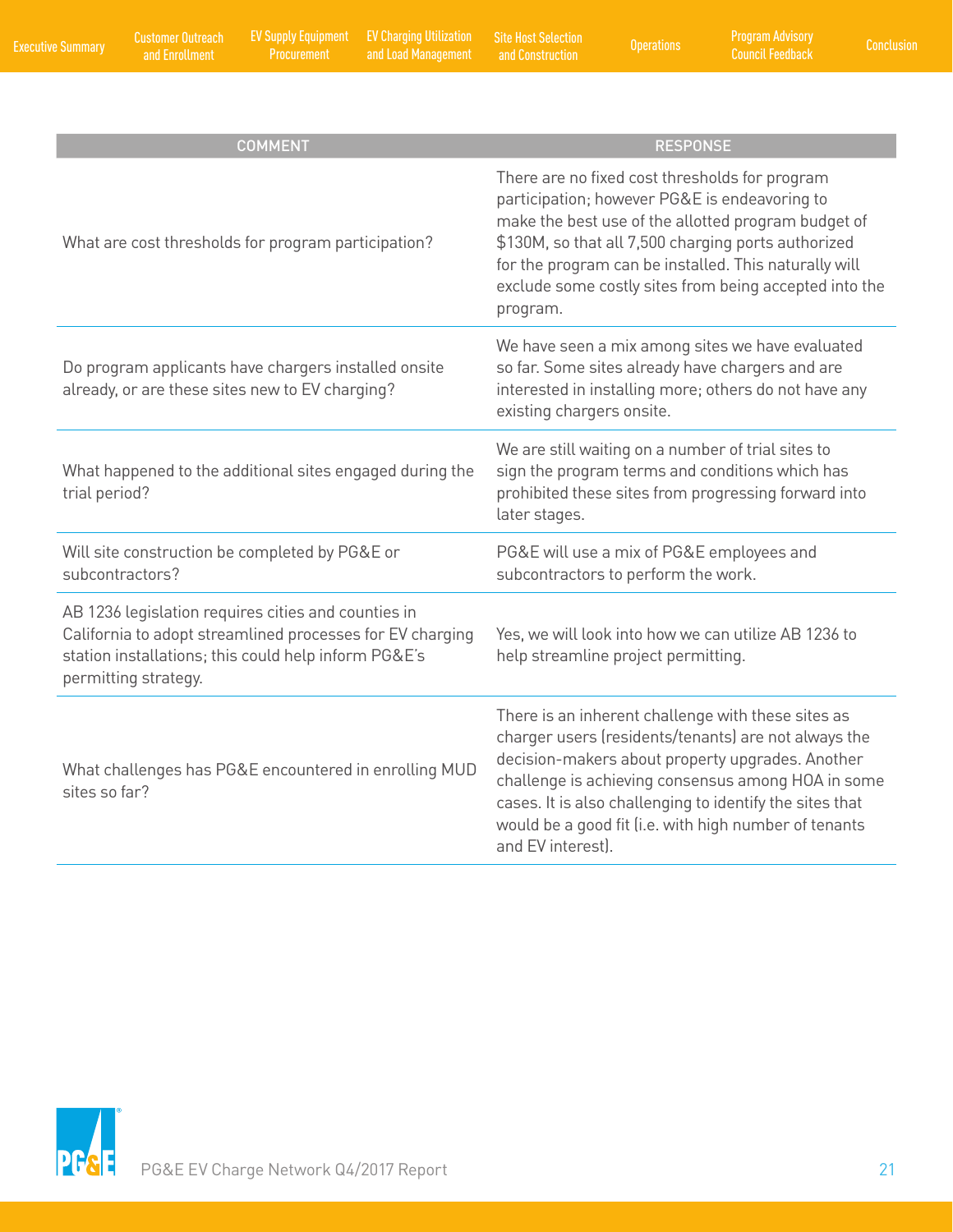### 3. Load Management

| <b>COMMENT</b>                                                                                                                                                          | <b>RESPONSE</b>                                                                                                                                                                                                                                                                                                                                                                |
|-------------------------------------------------------------------------------------------------------------------------------------------------------------------------|--------------------------------------------------------------------------------------------------------------------------------------------------------------------------------------------------------------------------------------------------------------------------------------------------------------------------------------------------------------------------------|
| How should vendors talk to customers about load<br>management?                                                                                                          | While PG&E continues to finalize the details of<br>the program, vendors can discuss the program<br>conceptually with sites: at certain times, the site will<br>be requested to increase their EV charging load, and<br>at other times, the site will be requested to decrease<br>their EV charging. The vendor can offer capabilities to<br>help the site achieve these goals. |
| What quidelines does PG&E have around what site host<br>can charge for driver pricing?                                                                                  | Sites have two options for driver pricing: pass through<br>of the TOU rate, or custom pricing. For the custom<br>pricing, PG&E will be monitoring and reporting on<br>pricing structures, but will not formally approve of the<br>pricing. The site can implement any pricing mechanism<br>that fits their needs.                                                              |
| Can CCA customers participate in DR programs?                                                                                                                           | Yes, these programs are available to CCAs. Sites will<br>be notified about DR events through their Electric<br>Vehicle Service Provider (EVSP), not the CCA.                                                                                                                                                                                                                   |
| How many events is PG&E anticipating (maximum)? Is<br>there a penalty for not participating?                                                                            | PG&E hasn't determined if there will be an annual<br>maximum yet. Since EV Charge Network program<br>participants would be out-of-market, they would not<br>be subject to penalty; however, they would receive a<br>lesser incentive based on level of participation.                                                                                                          |
| How will PG&E communicate with participants about<br>participation in DR programs?                                                                                      | At a high level we will ask customer to decrease/<br>increase consumption at various times of the year<br>and we will incentivize based on participation in these<br>events.                                                                                                                                                                                                   |
| Can sites participating in these DR programs participate in<br>DRAM (Demand Response Auction Mechanism)? Over the<br>10 years, can sites participate in other programs? | Program participants cannot participate in DRAM<br>for their chargers. However, the main site facility/<br>building can be on separate DR programs since it is on<br>a separate meter from the bank of chargers. Sites will<br>only be required to participate in the load management<br>program for 3 years.                                                                  |

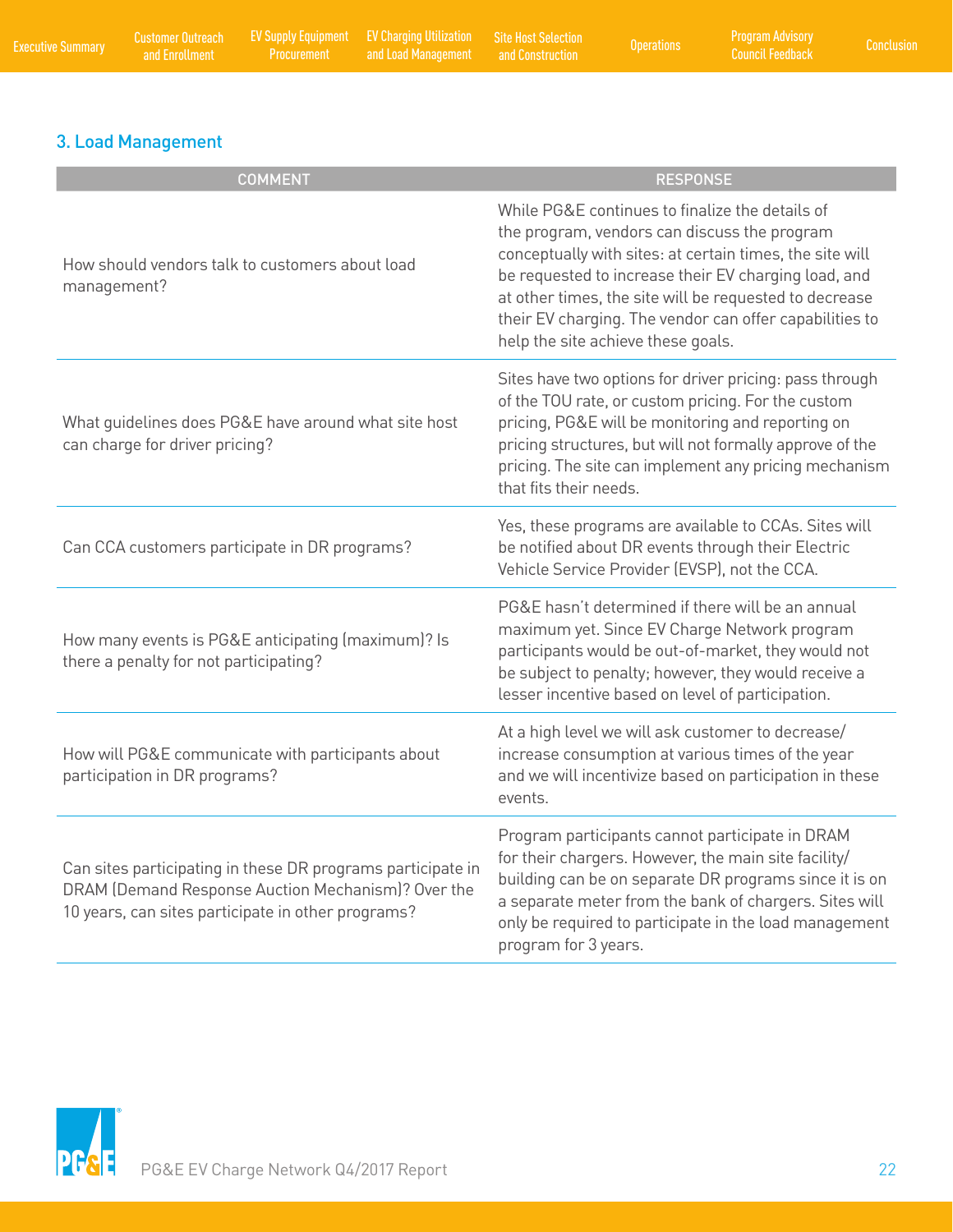<span id="page-24-0"></span>

| <b>COMMENT</b>                                                                                                               | <b>RESPONSE</b>                                                                                                                                |
|------------------------------------------------------------------------------------------------------------------------------|------------------------------------------------------------------------------------------------------------------------------------------------|
| It would be helpful if CCAs are included on<br>communications relating to how and when DR programs<br>are being implemented. | PG&E will provide the CCAs with information and<br>communications on the load management program.                                              |
| Is there an approval process for participating out-of-<br>market in these DR programs?                                       | Participation in XSP is always out-of-market. For SSP,<br>no, there is not a formal approval process required to<br>participate out-of-market. |

### 4. Data Collection

| <b>COMMENT</b>                                                                 | <b>RESPONSE</b>                                                                                                                                                                                                                                                                                                                                                                                                                                    |
|--------------------------------------------------------------------------------|----------------------------------------------------------------------------------------------------------------------------------------------------------------------------------------------------------------------------------------------------------------------------------------------------------------------------------------------------------------------------------------------------------------------------------------------------|
| What vehicle and driver information will vendors report to<br><b>PG&amp;E?</b> | PG&E will receive data on vehicle model and type,<br>and if the driver is registered in the vendor's network<br>or if they are a one-time guest user. If the driver is<br>registered in that vendor's network, we are asking<br>the vendor to assign a unique, anonymous ID to this<br>driver and use this ID when that driver uses one of the<br>charging stations in the vendor's network. All vehicle/<br>driver information will be anonymous. |
| Is data being provided to PG&E in real-time?                                   | PG&E is asking vendors to send data by the day after<br>the data is collected.                                                                                                                                                                                                                                                                                                                                                                     |
| Is PG&E collecting different data from Owner vs Sponsor<br>options?            | No.                                                                                                                                                                                                                                                                                                                                                                                                                                                |